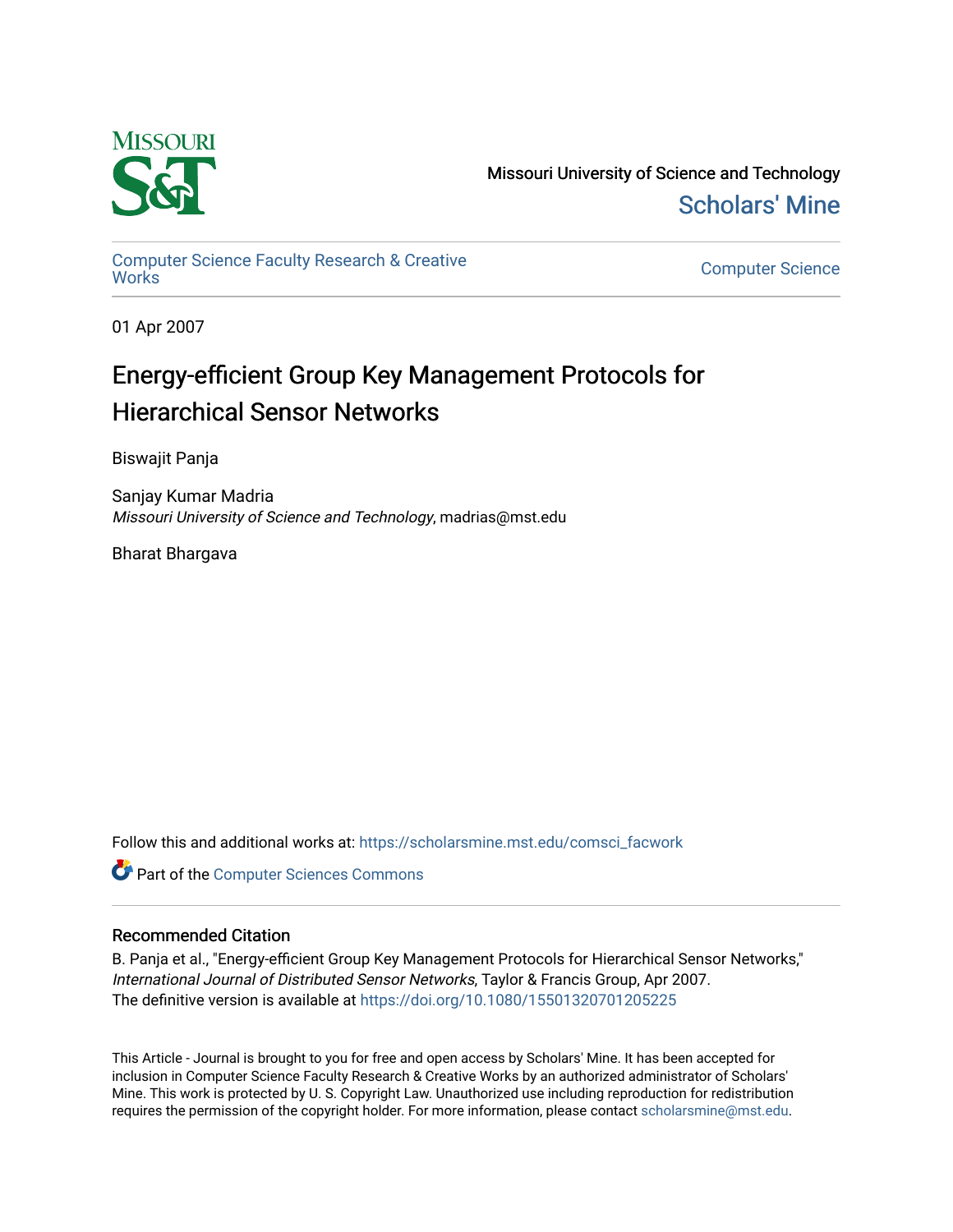

## UDSN 1550-1329 1550-1477International Journal of Distributed Sensor Networks, Vol. 3, No. 2, February 2007: pp. 1–27 Networks **Energy-Efficient Group Key Management Protocols for Hierarchical Sensor Networks**

## BISWAJIT PANJA and SANJAY MADRIA

*Department of Computer Science, University of Missouri-Rolla, MO*

## BHARAT BHARGAVA

*Department of Computer Science, Purdue University, West Lafayette, IN*

*In this paper, we describe a group key management protocol for hierarchical sensor networks where instead of using pre-deployed keys, each sensor node generates a partial key dynamically using a function. The function takes partial keys of its children as arguments. The design of the protocol is motivated by the fact that traditional cryptographic techniques are impractical in sensor networks because of associated high energy and computational overheads. The group key management protocol supports the establishment of two types of group keys; one for the nodes within a group (intra-cluster), and the other among a group of cluster heads (inter-cluster). The protocol handles freshness of the group key dynamically, and eliminates the involvement of a trusted third party (TTP). We have experimentally analyzed the time and energy consumption in broadcasting partial keys and the group key under two sensor routing protocols (Tiny-AODV and Tiny-Diffusion) by varying the number of nodes and key sizes. The performance study provides the optimum number of partial keys needed for computing the group key to balance the key size for security requirements and the power consumption. The experimental study also concludes that the energy consumption of SPIN [9] increases rapidly as the number of group members increases in comparison to our protocol. Similarly the pre-deployed key approach requires more communication time in comparison with this protocol. We have implemented this protocol using MICA2 motes and repeated most of the experiments which are done in simulation and we found out that the obtained results are very close to the observations made using the simulator.*

**Keywords** Group Key Management; Hierarchical Sensor Networks; Partial Keys

## **1. Introduction**

Sensor networks [1, 6] have become an important area of research because of their applications in military and disaster relief. The most limiting factors of a sensor node are its battery capacity and available memory. Thus, the energy and storage conservation are two important issues at the node level and at the network level.

Security is one of the most important issues in distributed ad hoc sensor networks. For example, a wireless sensor network uses a radio frequency (RF) channel [20], which is not secure. It is also difficult to prevent an adversary sensor node from compromising the security of sensor networks because of untraceable sensor nodes and less physical protection. To control information access in a hierarchical sensor environment, only authorized sensors should have the cryptographic keys by which they can decode the disseminated

Address correspondence to Biswajit Panja, Department of Computer Science, University of Missouri-Rolla, Rolla, MO 65401; E-mail: bptfc,madrias@umr.edu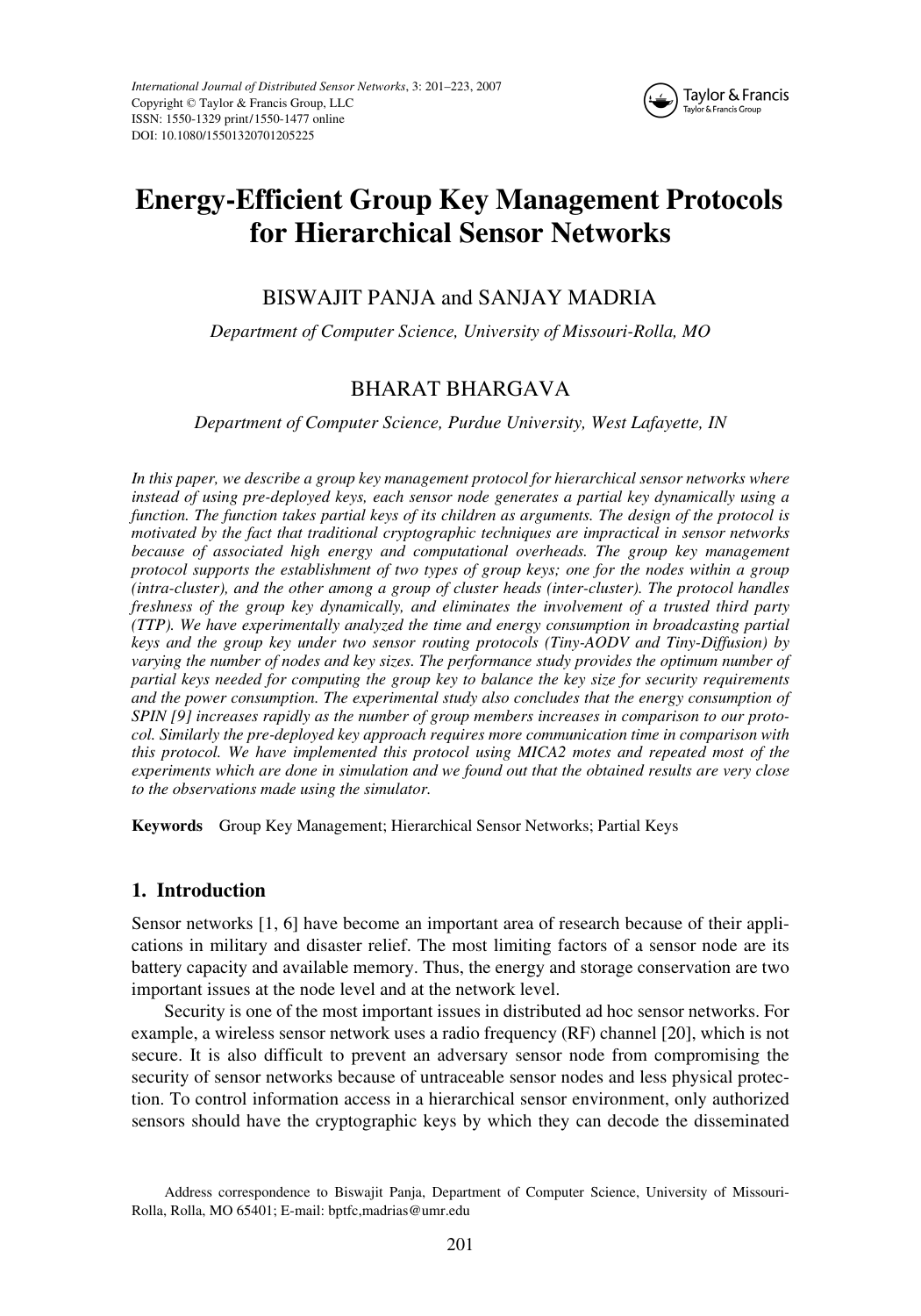### 202 *B. Panja et al.*

information. Thus, a group key management is required for such a hierarchical environment as it can implement different access control policies at each level and provide mechanisms for secure group communication by eliminating the compromised nodes. In the traditional cryptographic techniques for security, every sensor node would need a {private, public} key pair which is impractical because of high energy consumption and scalability.

In this paper, we propose a group key management protocol using a hierarchical architecture consisting of different groups with a unique group key. Using this approach, multi-level security can be achieved to secure the group of sensors at different levels. There are two types of group keys: intra-cluster, and inter-cluster. The intra-cluster group key is used for encryption/decryption of messages inside a group of sensor nodes, whereas the inter-cluster group key is used among groups of cluster heads. In literature, there are two approaches [10, 12] for group key management: centralized and decentralized. In the centralized approach, a key is distributed among a group of sensor nodes by a trusted third party (TTP) [5]. In the decentralized method, a group member is selected for computing and distributing the key to other members. The centralized approach is simple but more vulnerable to attacks [12]. TTP provides a single point of attack for both security and fault intolerance bottleneck. In the centralized approach, to compute the group key, a centralized key server needs to be present for every subset of the group. Thus, it is not practical to implement a TTP in dynamic sensor networks. Therefore, a decentralized key distribution approach more appropriate and is adopted in this paper.

Most of the security requirements of Ad-Hoc/sensor networks are achieved using predeployed keys [1, 4, 11]. Matt et al. [1] showed the total number of keys that are to be generated for groups in sensor networks of different sizes. According to their scheme [1] as the network size grows, the number of needed pre-deployed keys increases exponentially. Therefore, the memory requirement increases with the number of nodes. But the memory is not sufficient to store many pre-deployed keys using smart sensor nodes [9], which makes the pre-deployed key approach impractical.

The two most important advantages of dynamic partial keys over pre-deployed keys are that

- 1. sensor nodes need not store too many keys and
- 2. the dynamic key may not be compromised because it changes frequently.

In our proposed scheme, every sensor node in a group generates a partial key dynamically, and used it for computing the group key in a bottom up fashion. Once the sensor network is deployed, it is organized in a hierarchical fashion. After that, a cluster head (leader) gets information from all of its group members to know their position (level, location in the sub-tree) and in response it sends a message. It also requests the leaf nodes (initiator) to compute their partial keys by generating random numbers as their partial keys, because they have no descendents. In this protocol the partial keys are computed using the function associated with each node and the partial keys of their descendents as arguments. The function is expressed as  $f(k_1, k_2) = \alpha^{k_1 \oplus k_2} \mod p$ , where p is the prime number,  $\alpha$  is the primitive root of *P*, and  $k_1$ ,  $k_2$  are the partial keys ( $k_1$ ,  $k_2 < p$ ). The function uses the partial keys of its children as the argument *f(partial key of child1, partial key of child2)*. The cluster head computes the group key using an optimum number of partial keys. The decision for choosing a number of partial keys is based on the key size for the security requirements and the corresponding energy consumption.

In this paper, we modified the Tree Based Group Diffie-Hellman (TGDH) protocol [12] for group key management using a general tree structure. In addition, the Diffie-Hellman protocol [14] is used for computing the group key. Using the modified TDGH, a new group key management scheme is presented. The experiments, with a sensor network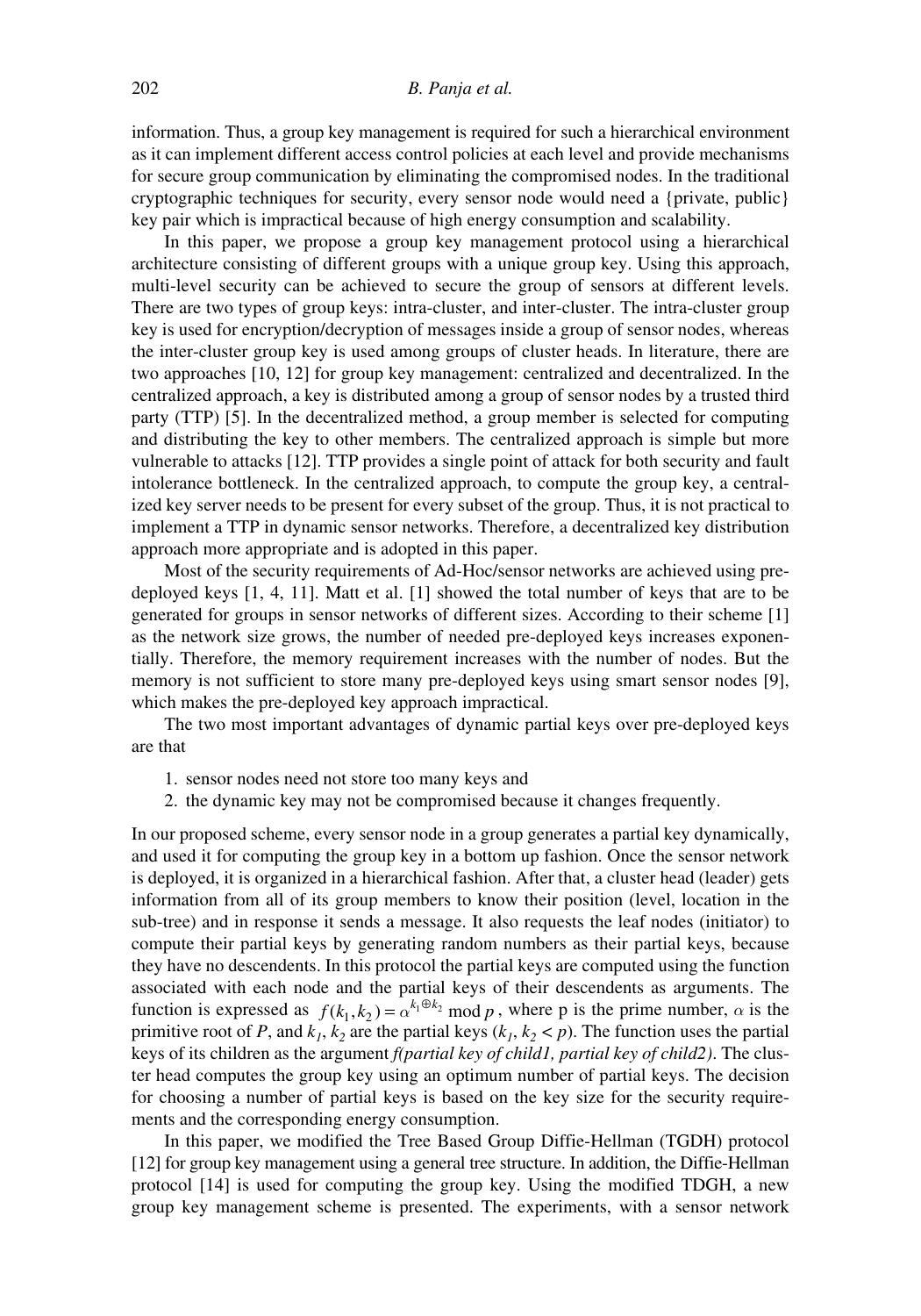environment created in NS-2[16] and TinyOS [22] are performed using two sensor routing protocols (Tiny-AODV and Tiny-Diffusion) by varying nodes, key sizes, and energy consumption. It is observed that Tiny-AODV is slower than Tiny-Diffusion in terms of broadcasting the partial keys and the group key. Also, the Tiny-AODV takes more time to re-establish a route and re-send the partial keys. The experiments for energy computation and delivery of partial keys helped in selecting the optimum partial key and group key sizes. It is observed that a 300-bits group key size would be reasonable considering associated memory and communication overheads. In the experiments, the optimum (energy, security) group key size is 300 bits, which can be computed from 15 partial keys of 20 bits each. It is known [15] that decrypting 300-bits group key needs  $2^{300}$  micro seconds, with the decryption rate of 1 bit per micro second.

We performed experiments to compute the energy consumption concluded that the protocol consumes a very small amount of energy (approximately 0.245 joule) in the process of computing 15 partial keys, broadcasting them, computing, and broadcasting the group key. The energy consumption is very small compared to the total available energy of 4,61700 joule [20] (for 15 nodes with two batteries each having 15,390 joule per battery). The proposed protocol conserves energy and communication with respect to SPIN [9] and pre-deployed key protocol. To save communication cost and energy usage, the rekeying of the group is done by the cluster head by sending a message to the sensor nodes, which contains information for adding or removing certain partial keys to generate the new group key. To guarantee that all the nodes in a group received the information, they send a reply (REP) message. If the cluster head does not get the REP from every node, it re-broadcasts.

## **2. Related Work**

Kim et al. [12] proposed a group key agreement protocol called the Tree Based Group Diffie-Hellman protocol [TGDH], which is based on the Diffie-Hellman key exchange. In this protocol, a distributed key agreement has been considered rather than a centralized group key agreement. Different group agreement protocols have been proposed. In a centralized group key distribution, one key server generates keys and distributes them to the group, while in the decentralized approaches the key is computed dynamically. The basic requirements for group key agreement protocols [1, 10, 11] are key freshness, group key secrecy (forward and backward), and key independence.

Kong et al. [11] addressed the security in mobile ad-hoc networks. In this paper, secret shares of the key are distributed among the hosts, so that no certification authority is needed to implement the robustness. In the papers [11, 13], the idea of threshold secret sharing and secret updates have been used. No particular entity in the network holds the whole key; instead each holds part of the key. In the approach [11], the authors considered only one-hop networks where *K* nodes are present. The *K* entities jointly provide the system security. The number of intruders has to be *K* in a group in order to get the key to attack the system. Secret share updates are used to maintain the freshness of the key. By periodically changing the key, the system achieves more resistance from the intruder or eavesdropper. The disadvantage of this scheme[11] is using a TTP at the time of deployment, which is a single point of failure.

In SPIN [9] two security concepts are used: SNEP (Secure network encryption protocol) and micro TESLA (Time, efficient, streaming, loss-tolerant authentication protocol). The advantages of SNEP [9] are low communication overhead and semantic security. A DES-CBC chaining algorithm is used to maintain data confidentiality in SPIN, and a MAC is used to keep messages unaltered. A special counter is used to maintain the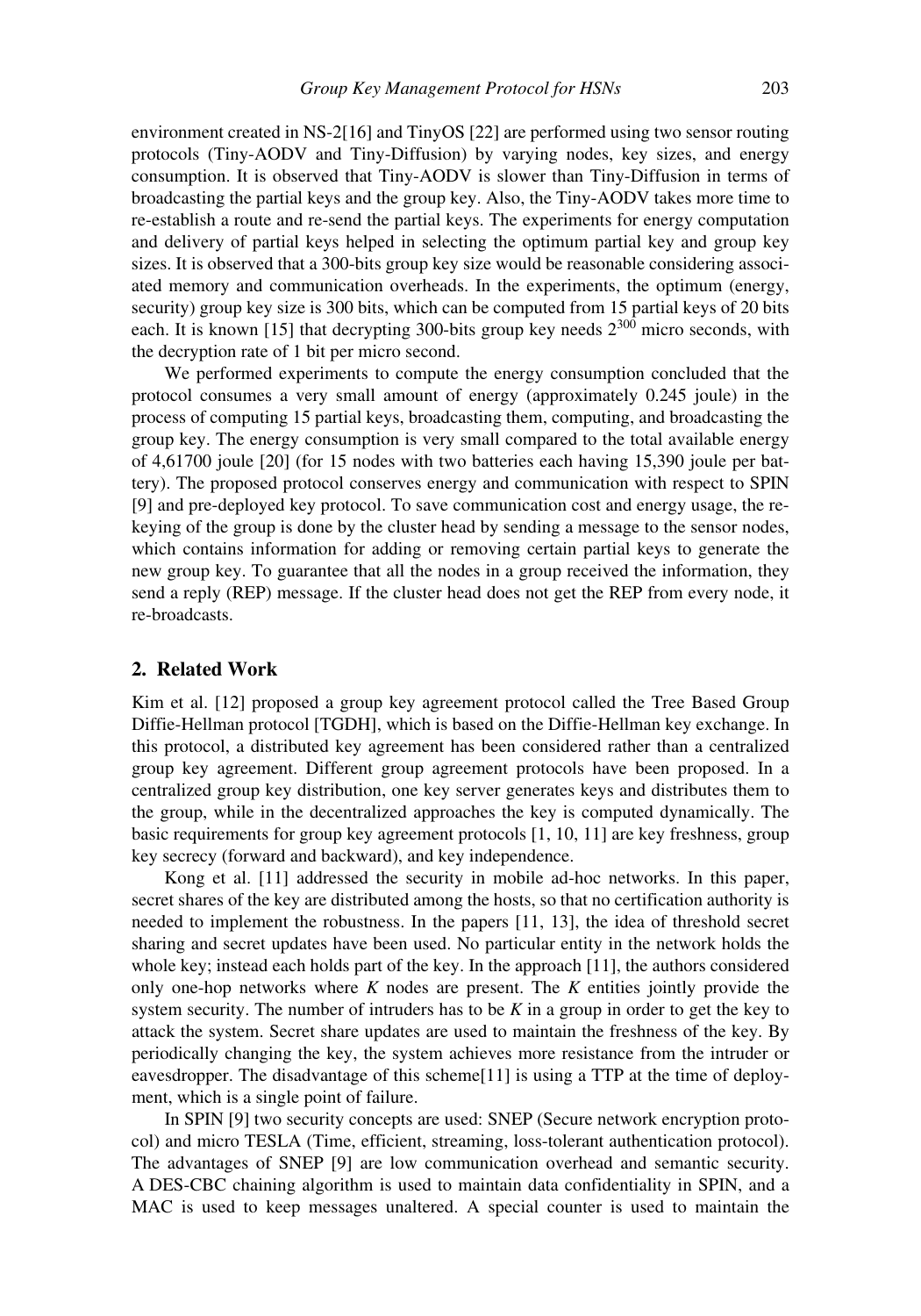sequence of messages. The counter value will never be the same, so the encrypted message is different for the same data. The disadvantages of SPIN are that

- 1. it is based on one-to-one communication but nodes in sensor networks work in groups and
- 2. it does not consider the security in hierarchical structure and clustering which are important for sensor network applications such as in military.

Eschenauer et al [4] presented a key management scheme which has selective distribution and revocation of keys in sensor nodes. Their scheme is based on the probabilistic distribution of the key, which guarantees that two neighboring nodes will have at least one common key in their key ring. This key is used by the neighboring nodes to encrypt/ decrypt messages. The disadvantage of this approach [11] is that, pre-deployed keys are comparatively easy to forge than a dynamic key. Also, each node needs more memory to store many keys, and therefore, using it is impractical for sensor nodes.

## **3. Hierarchical Sensor Network Model**

In this section, the hierarchical architecture of a sensor network with multiple levels consisting of sensor nodes, cluster heads, and relay nodes is described. There are two types of sensor groups: one is a group of sensor nodes lead by a cluster head, and the other is a group of cluster heads with one cluster head acting as the head of that group. Figure 1 shows the architecture, and Fig. 2 shows the group of cluster heads. This self-reconfigurable [8] sensor network can reconfigure the network according to the requirement for sensing coverage. In this model, each sensor group collects data from a particular geographical area and sends the data to the nearest sensor nodes. If the neighboring nodes are relay nodes, they forward those data using the appropriate routing path. Finally, the cluster head aggregates the data and forwards that to its upper level cluster head.



**FIGURE 1** Hierarchical architecture.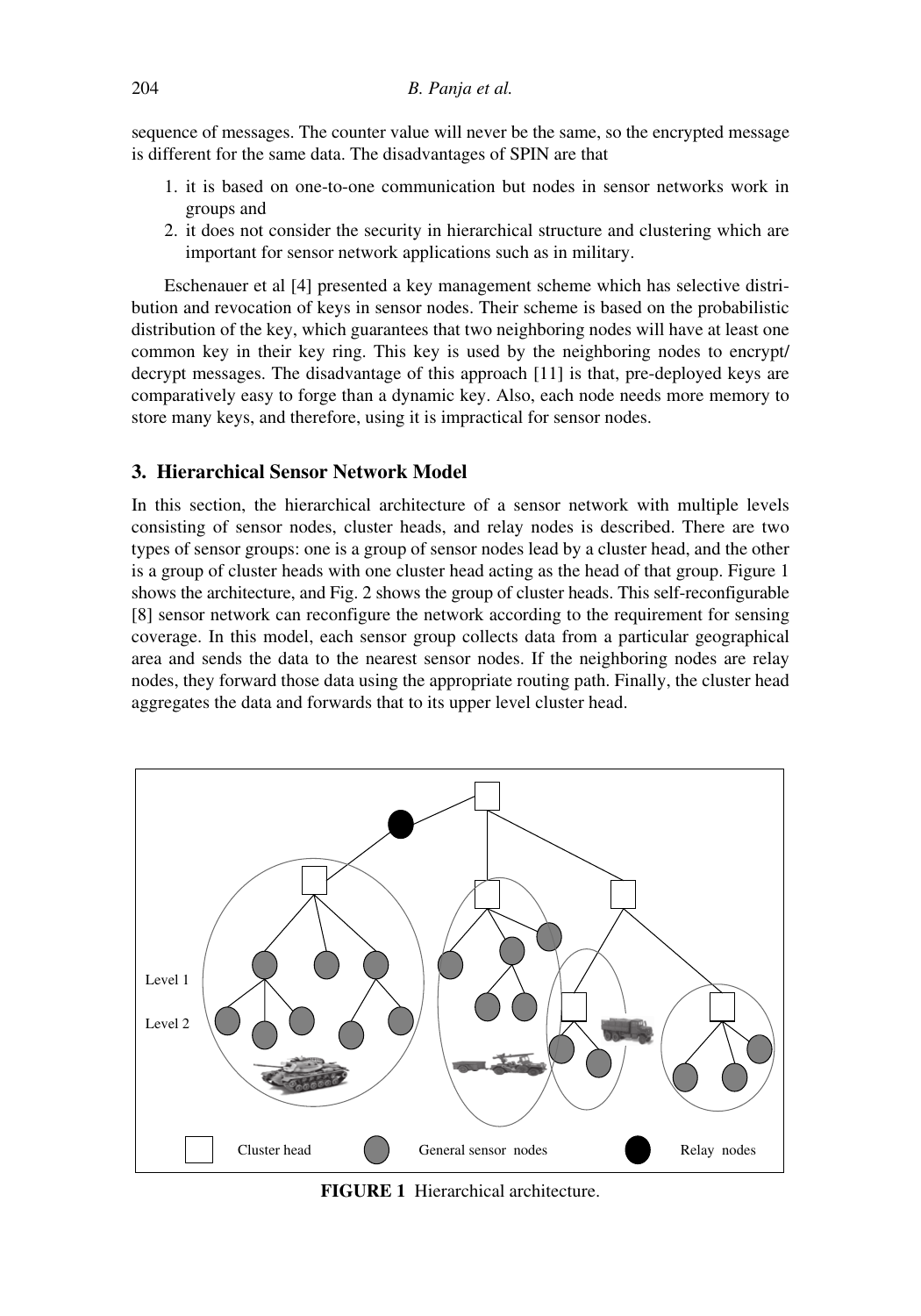

**FIGURE 2** Group of cluster heads.

Three different types of identifications are used in this model: a unique identification (ID) for each sensor node, each cluster head, and each group of clusters. The assignments of the IDs are done in the following ways:

- The IDs of the sensor nodes are given by the cluster head of that particular group.
- The IDs of the cluster heads are given by the Head of Cluster Heads [HCH] of a particular geographical area. HCH is the cluster head, which is responsible for leading the group of cluster heads.
- Also, the IDs of the group of sensor nodes are given by HCH.

The identification of the nodes, cluster heads, and group of sensor nodes depends on the level (as shown in Fig. 1) and location. The sensor nodes, those at level one would be <1, 0>, <1, 1>, <1, 2>, etc. For level two, the IDs would be <2, 0>, <2, 1>, etc. When a sensor node joins or leaves a group the identification has to be re-assigned.

## **4. Partial Key Computation**

In this section, we describe the scheme for computing the partial key in each sensor node. For this purpose, we assume that after the self-organization, the cluster head of a particular group finds out the position ( $Pos_{\leq\ell y>}(l)$  is the level of node and v is the position of the node from the left in the sub-tree) of its group members. Then the cluster head sends a message *(Rep<sub>cinit nodes*) to the leaf nodes to compute the partial keys. The function *f(par-*</sub> *tial key of child1, partial key of child2)* is used to compute the partial keys in each node. As the leaf nodes do not have any decedents, they generate random numbers as their partial keys. Then, it uses a simple approach to compute the partial keys of non-leaf nodes. The parents of the leaf nodes compute their partial keys using a function  $f()$ . The function is  $f(k_1, k_2) = \alpha^{k_1 \oplus k_2} \mod p$ , where p is the prime number,  $\alpha$  is the primitive root of P, and  $k_1, k_2$  *are* the partial keys  $(k_1, k_2 < p)$ . The arguments of the function are the partial keys of their children. Then, using a bottom up approach, all non-leaf sensor nodes can compute their partial keys.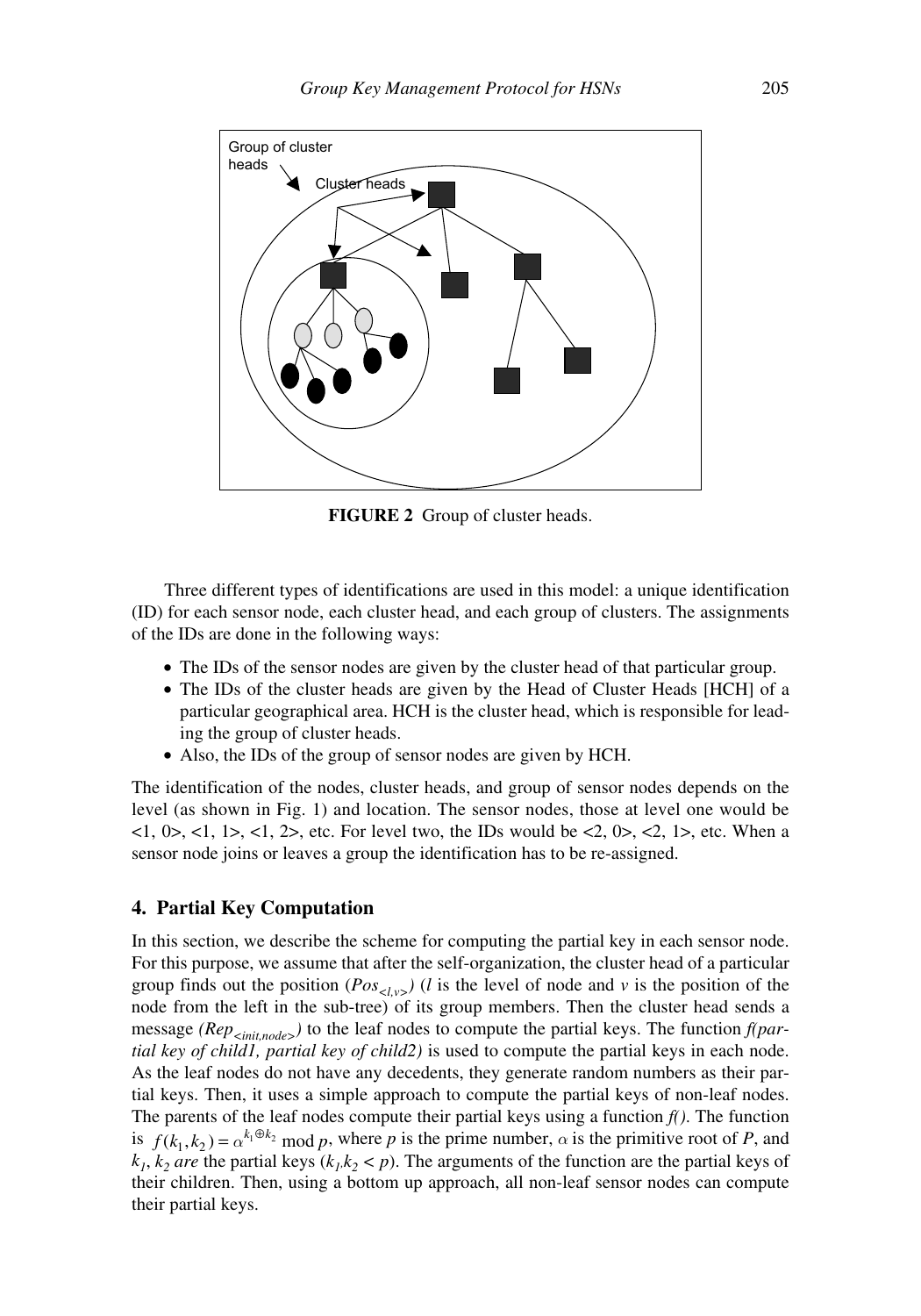If the tree is binary, then the function for computing the partial key *K* is  $f(K_{\leq l+1, 2v>}$  $K_{\leq l+1, 2\nu+1>}$ ), where *l* is the level in the tree, and *v* is the position of the node from the left. For example in Fig. 3, to compute the  $K_{<2,0>}$  we need the function  $f(K_{<3,0}>K_{<3,1}>)$ . The computation of  $K_{\leq 2,1>}$  is not possible using  $f(K_{\leq 3,2>}$ ,  $K_{\leq 3,3>}$ ) as children now have different parents. If the function  $f(K_{< l+1, 2v+1} K_{< l+1, 2v+2} )$  is used then we are able to compute  $K_{< 2, l>}$ . From this we observe that the level  $l$  does not change, but the position  $v$  changes depending on the number of children. In a non-binary tree, for calculating a key for the parent node, the algorithm needs to count the siblings in the left part of the sub-tree. It then computes m where  $m = siblings - 2$  so the function would be  $f(K_{< l+1, 2v+m>} K_{< l+1, 2v+1+m>}).$ 

The purpose of the function *f* is to produce new partial keys using the partial keys of its children. The function *f* must have the following properties:

- 1. *f* can be applied to a block of data of size which can be handled by sensor nodes.
- 2. *f* produces a fixed length partial key.
- 3. *f(x, y)* should be easy to compute in sensor nodes.
- 4. For any given integer value *t*, it is computationally infeasible to find *x*, *y* such that  $f(x, y) = t$ .

The first three properties are required to guarantee that the sensor networks are able to process the data and operations, because the sensor nodes contain less processing, storage, and communication power than distributed and mobile ad-hoc networks. The function should produce a fixed length partial key to guarantee that at the time of computing the group key, the cluster head knows how many partial keys are received without any loss (since the length of the partial keys is known apriori to the cluster head). If the partial key length is a variable, then it is not possible to know if the cluster head has received all the partial keys without any loss. The fourth property is to make the partial key computation a one way function so that the child nodes cannot act as parent nodes. This also helps guard against any insider attack.

All of the functions operate using the following principles: the input partial keys are considered as a sequence of *n-bit* blocks; the input is processed using one block at a time iteratively. An n-bit partial key is produced using the bit-by-bit XOR of every partial key. This can be written as follows:

 $Pi = p_{i1} \oplus p_{i2} \oplus \dots \oplus p_{in}$  where Pi is the ith partial key, n is the number of children for that parent node, and  $p_{ij}$  is the ith node in jth sub-tree. The advantage of this function is that it is difficult to decode. When the nodes know the function  $(f(k_1, k_2) = \alpha^{k_1 \oplus k_2} \mod p$  then they do not need to analyze the known function. The



**FIGURE 3** Dynamic partial key computation.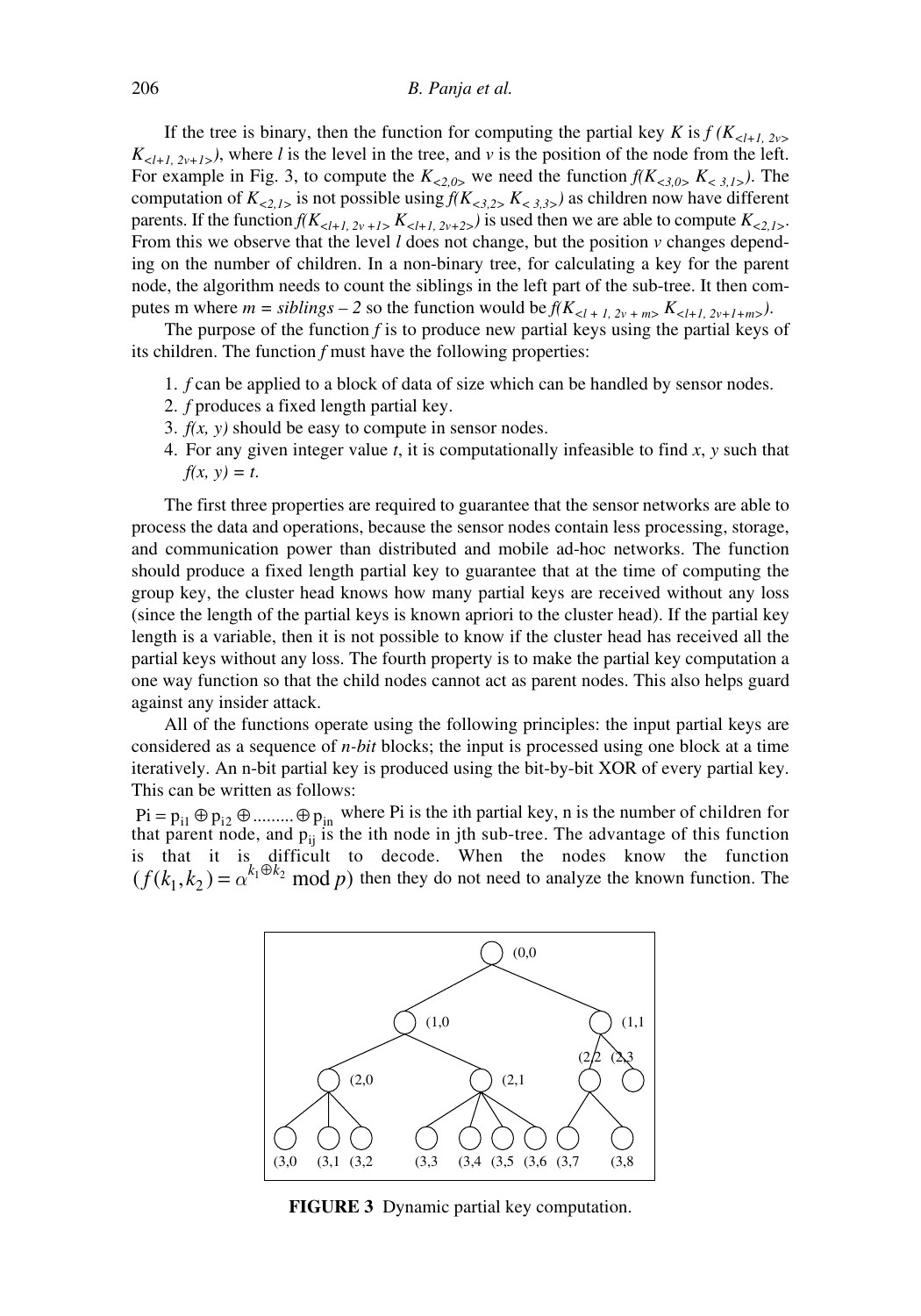```
Algorithm: 
1. if (tree is binary) then
2. \{ f(K_{\leq l+1, 2v>} K_{\leq l+1, 2v+l>} ) \}3. else if (it is not binary), then
4. { f (K<l+1, 2v+m> K<l+1, 2v+1+m>)
m = [ If there is sub-tree left side of node, left 
siblings – (number of sub-tree)x 2 – 2 ] } 
5. if (no sub-tree in the left side of the node) then
6. { f (K<l+1, 2v> K<l+1, 2v+1>) } 
7. else if (sub-tree is there in the left side of the 
node), 
then
8. \{f(K_{\leq l+1, 2v+m> K_{\leq l+1, 2v+l+m>} )\}
```
**FIGURE 4** Algorithm for dynamic partial key computation.

complexity of the protocol is  $O(logn + mn)$ , because the partial keys and the group key are computed in a tree structure. For *n* nodes, it takes *O(logn)* time, and computing the *m* partial keys from n nodes takes *O(mn)* time.

Initially, a one time symmetric key is used for generation and verification of the MAC. This key is also used for encryption/decryption of partial keys, intermediate keys and group key. Once the group key is computed, then the symmetric key is discarded. Figure 4 provides the algorithm for computing the partial keys in a tree which is based on the position of the nodes in that group.

To guarantee that the partial keys are not altered by an intruder at the time of broadcast, the following process is followed: Initially, the leaf nodes broadcast the partial keys  $p_{ii}$ . A MAC is computed using the partial keys and one time symmetric key. It is attached to the partial keys so that the parent nodes can verify the authenticity of the partial keys. The identification (*ID*), level, and position of the leaf nodes are attached with the partial keys so that the parent nodes can keep track of children for the purpose of node failure and re-organizing the network. Once the parents of the leaf nodes receive the partial keys they send a reply message (*REP*) with a timestamp as an acknowledgement. The leaf nodes also send a message which contains the approximate battery power left, so that the parent node can calculate the approximate time the leaf nodes will be alive. After that, the parent nodes compute the partial keys and send them to their ancestors. The process repeats till the root (cluster head) computes its partial key.

## **5. Group Key Computation**

We have used the multi-party Diffie-Hellman [14] and TGDH protocol [12] to propose a new group key computation method for sensor networks. To accomplish this proposition, the leaf nodes work as the initiators and the cluster head as the leader. Starting from the initiator sensor nodes, every sensor node contributes its partial key for computing the group key. The leader node accumulates all the partial keys for computation of the group key. This is a bottom up approach, as partial keys are accumulated from leaf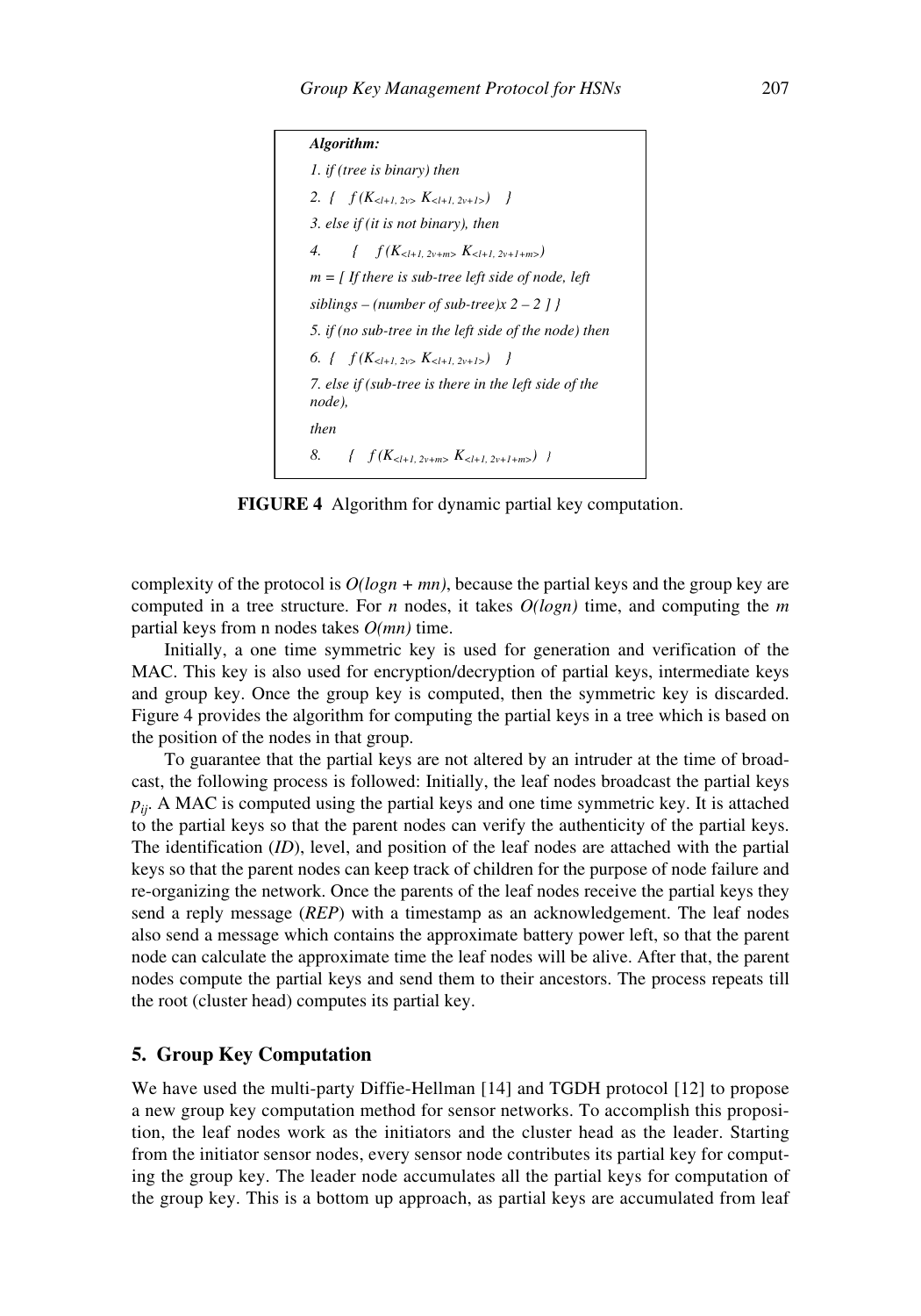nodes to the parent nodes. In the following subsection, we show the group key computation with and without using the blind factor. The blind factor is a unique number generated by a sensor node.

#### *5.1 Group Key Computation without Blind Factor*

We use the following approach for group key computation without using the blind factor [1]. As the leaf nodes act as the initiators, they first broadcast their partial keys. The parent nodes of the leaf nodes get the partial keys and then add their own partial keys and rebroadcast it. As it is a bottom up approach the cluster head will have all the partial keys, and it will compute the group key using its partial key contribution. After that, the cluster head broadcasts the group key.

Initially a pre-deployed one time symmetric key is used to encrypt and decrypt the partial keys and the group key. Thereafter, the group key is used for a similar purpose. The identification of the nodes is attached with the encrypted partial keys. The sensor nodes check the identification before decrypting the partial keys, as the parent nodes need the partial keys of their children only. In this way they can have early rejection of packets, which saves communication and computation cost. The other group members cannot compute the group key because they cannot get the partial key of the cluster head, since it does not broadcast its partial key.

In Fig. 5, the leaf nodes are  $M_1$ ,  $M_2$ ,...,  $M_9$ . To start,  $M_1$  computes the partial key  $g^{SI}$ and broadcasts it. The parent node  $M_{10}$  gets the partial keys from  $M_1$  and other children. Here, *g* is a generator of the multiplicative group  $Z_P^*$  (i.e. the set *{1, 2…p-1}, p* is the prime) [15] and *S1* is a randomly chosen secret number for member  $M_1$ . Likewise, member  $M_2$  computes  $g^{S2}$  and broadcasts it, and the parent  $M_{10}$  gets the partial keys. In this way, member  $M_{10}$  receives  $g^{SISS3}$ , and raises the power by  $S_{10}$  to get *the intermediate key (IK)*. Here,  $g^{S10}$  is the partial key contribution of  $M_{10}$ .

In the following paragraphs, we discuss two types of group keys: the intra-cluster and the inter-cluster. The intermediate keys in  $M_{10}$ ,  $M_{11}$ , and  $M_{12}$  are  $IKI = g^{SI \ S2 \ S3 \ S10}$ ,  $IK2 = g^{S4 S5 S6 S11}$ , and  $IK3 = g^{S7 S8 S9 S12}$ , respectively. The intermediate keys are encrypted



**FIGURE 5** Intra-Cluster key computation.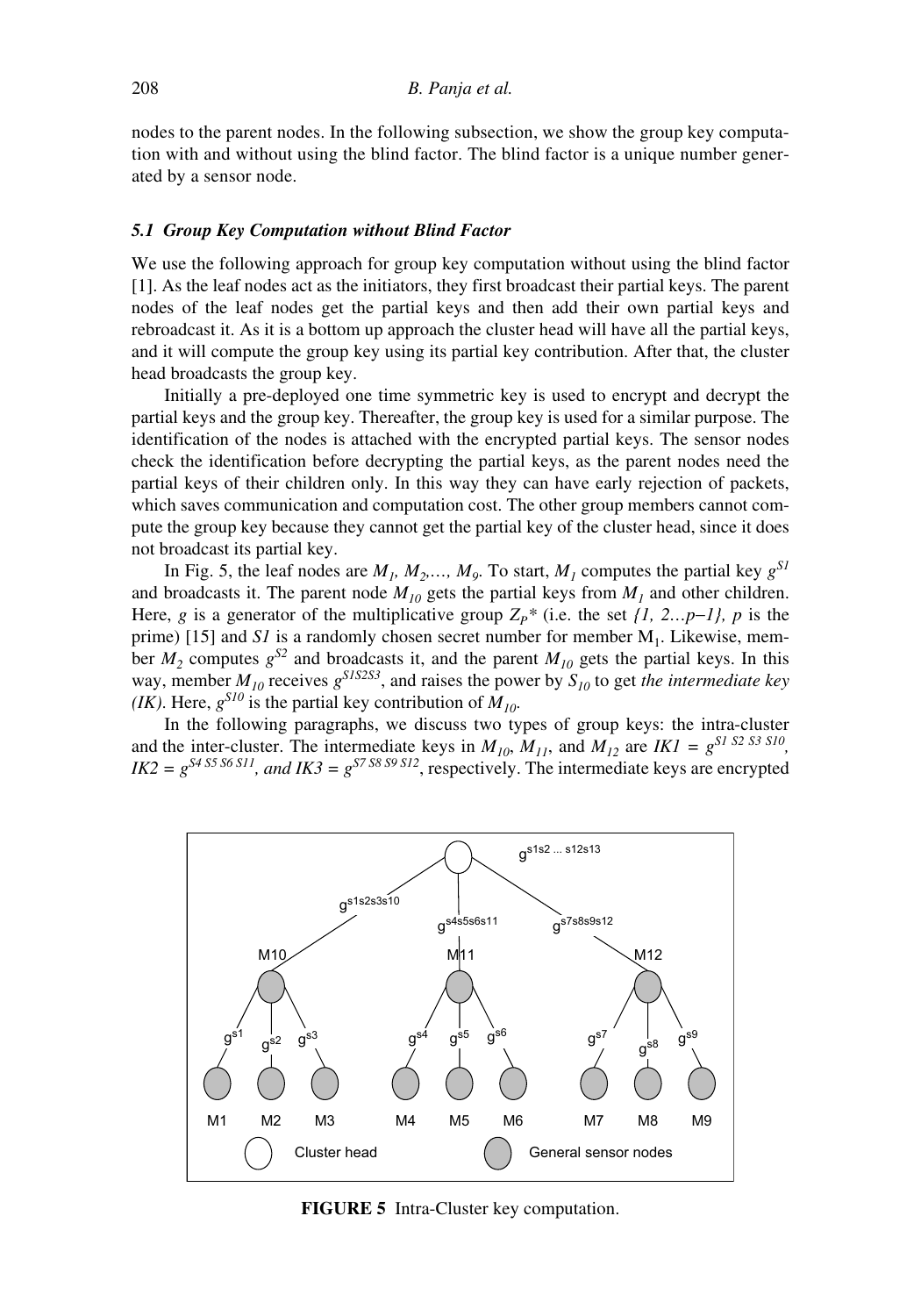using a one time symmetric key, as explained earlier. The cluster head computes the group key *K*, using *IK1*, *IK2*, and *IK3* and its contribution  $g^{s/3}$ .

$$
K = g^{S1 S2 S3 S10 S4 S5 S6 S11 S7 S8 S9 S12 S13} [intra-cluster group key]
$$

Then, it encrypts the group key using the symmetric key. The authentic nodes, which have the symmetric key, can decrypt the group key. The cluster head broadcasts the group key to its group, so that every sensor node in that group gets the group key. This group key is called the intra-cluster group key, and is used for encryption/decryption of messages inside the group of sensor nodes.

For inter-cluster encryption/decryption a different group key is computed. The intercluster group key is not known to the general sensor nodes. Figure 6 shows the computation of the inter-cluster group key. The intermediate key in  $C_7$ ,  $C_8$ ,  $C_9$  are *IK1*<sub>inter</sub> =  $g^{CIC7}$ ,  $IK2_{inter} = g^{C2CSC8}$ , and  $IK3_{inter} = g^{C4CSC6C9}$ . The head of the cluster heads (HCH) computes the inter-cluster group key C using intermediate keys *IK1<sub>inter</sub>*, *IK2<sub>inter</sub>*, *IK3<sub>inter</sub>*, and its contribution *gc10*.

$$
C = g^{C1 C7 C2 C3 C8 C4 C5 C6 C9 c10} [inter-cluster group key]
$$

The HCH broadcasts the inter-cluster group key to the cluster heads. The cluster heads use this group key for encryption/decryption of messages among the cluster heads.

#### *5.2 Group Key Computation using Blind Factor*

We can compute the group key using a blind factor. The advantage of using a blind factor is that an attacker will not be able to get the group key when the cluster head broadcasts the group key. In Fig. 5, the intermediate keys are  $IKI = g^{SI S2 S3 S10}$ ,  $IK2 = g^{S4 S5 S6 S11}$ and  $IK3 = g^{57.58.59.512}$ . After computation of *IK1*, *IK2*, and *IK3*, the parent nodes  $M_{10}$ .  $M_{11}$ ,  $M_{12}$  broadcast the intermediate keys. The children of  $M_{10}$ ,  $M_{11}$ , and  $M_{12}$  are interested in those keys, as they need to remove their contribution from the *IK*. Then they insert a randomly chosen blind factor *B*. The keys, after inserting the blind factor, are as follows.



**FIGURE 6** Inter-Cluster key computation.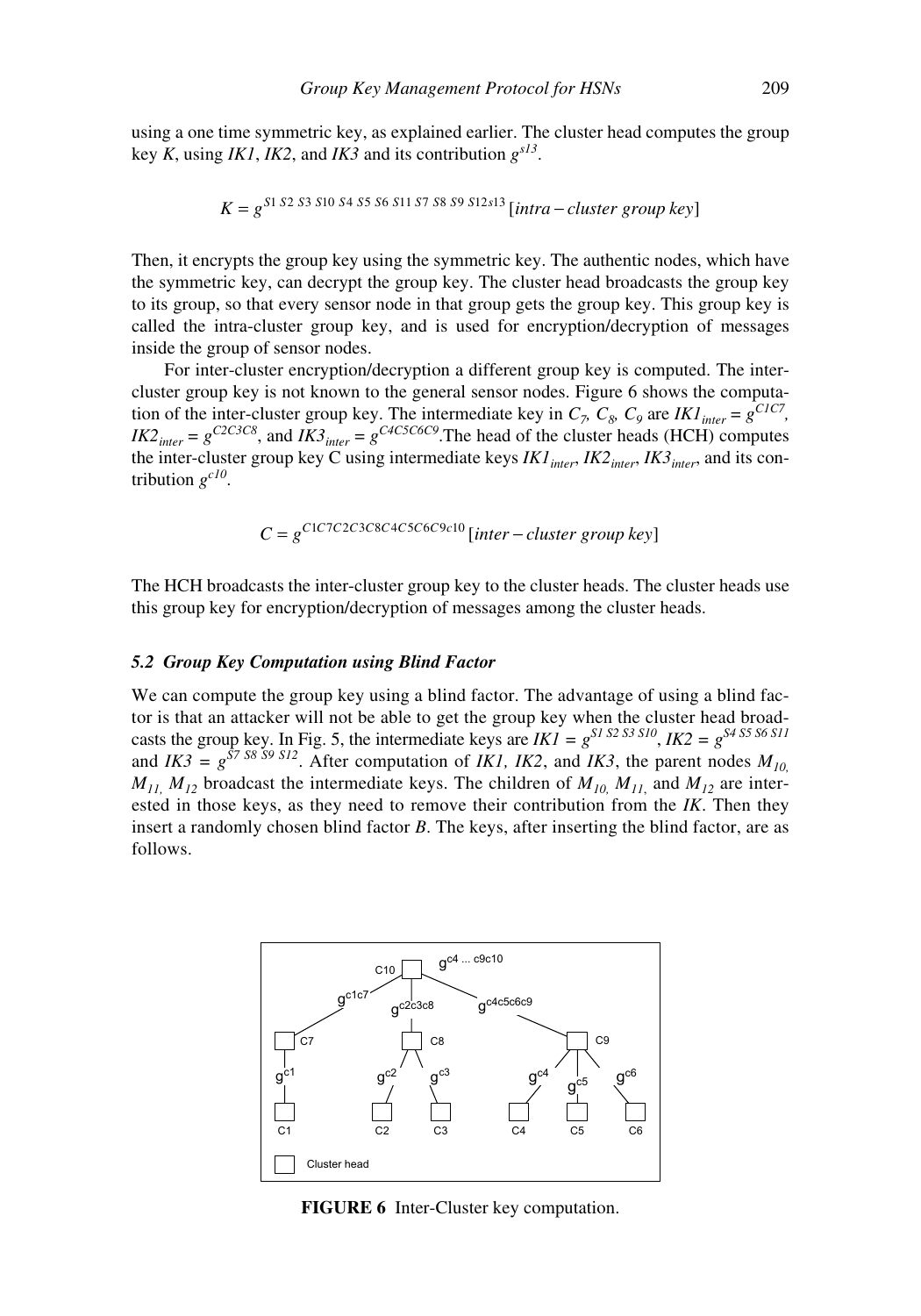*IKB1* =  $g^{B1 S2 S3 S10}$ , IKB2 =  $g^{S1 B2 S3 S10}$ , and IKB9 =  $g^{S7 S8 B9 S12}$ . The cluster head gets the broadcasted keys *IKB1,…, IKB9*. The cluster head then computes the group key *K*, using *IKB1…IKB9* and its contribution *gs13*.

$$
K = g^{B1 S2 B3 S10 S4 S5 S6 S11 S7 S8 S9 S12 S13}
$$

After the group key computation, the cluster head broadcasts the group key with the blind factor. Now the authentic sensor node can recognize its blind factor. Each member unblinds its blind factor that it received from the cluster head. They reinsert their original contribution  $S_i$  ( $i = 1...n$ ) for getting the group key. The same method is used to compute the inter-cluster group key. A symmetric key is used for encryption and decryption of partial keys. The cluster head uses the same symmetric key for encryption of the group key.

## *5.3 Updating Group Key*

Our key management protocol provides a scalable approach for updating the group key for large dynamic groups. Section 3 shows that as groups become large and dynamic, rekeying the group on each membership change becomes unsustainable. One of the approaches to keep the key fresh is by re-keying the group key at some fixed intervals; this approach is computationally expensive as the partial keys and group key will be computed again. Another approach for updating the key would be to send a message from the cluster head to its group members consists of instructions to remove or add a certain partial key from the group key in order to get the new group key. The group key *K*, which is described in Section 5.1 is:

$$
K = g^{S1 S2 S3 S10 S4 S5 S6 S11 S7 S8 S9 S12 s13} [Old group key]
$$

For example, the cluster head sends an encrypted message to its group member for removing *S10* from their group key. The new group key *K* would be:

$$
K = g^{S1 S2 S3 S4 S5 S6 S11 S7 S8 S9 S12 s13} [New group key]
$$

To guarantee that all the sensor nodes received the message to update the part of the group key, nodes send an acknowledgment *(ACK)* message to the cluster head. If the cluster head receives the reply *(REP)* from all the nodes, then it sends the next message that "the new group key is in effect now." If the cluster head does not receive the reply message *REP* from all its group members, then it resends (broadcast) the message until it can get a reply message or it can come to know events, such as a particular sensor node does not have battery power left for communication. To keep track of all the partial keys, the cluster head can use a primary index by sorting the IDs of its group member nodes.

The HCH keeps track of all the partial keys of its group members and of all the cluster heads. Likewise, the cluster head of each group keeps track of the partial keys of its group members, so that it can send a message for removing or adding a certain part from the group key. To confuse intruders, instead of sending the information of the partial key directly, an associated message is sent, so that if an intruder wants to get the group key, it has to first decode the information to know the information associated with the key and then it needs to get all other partial keys.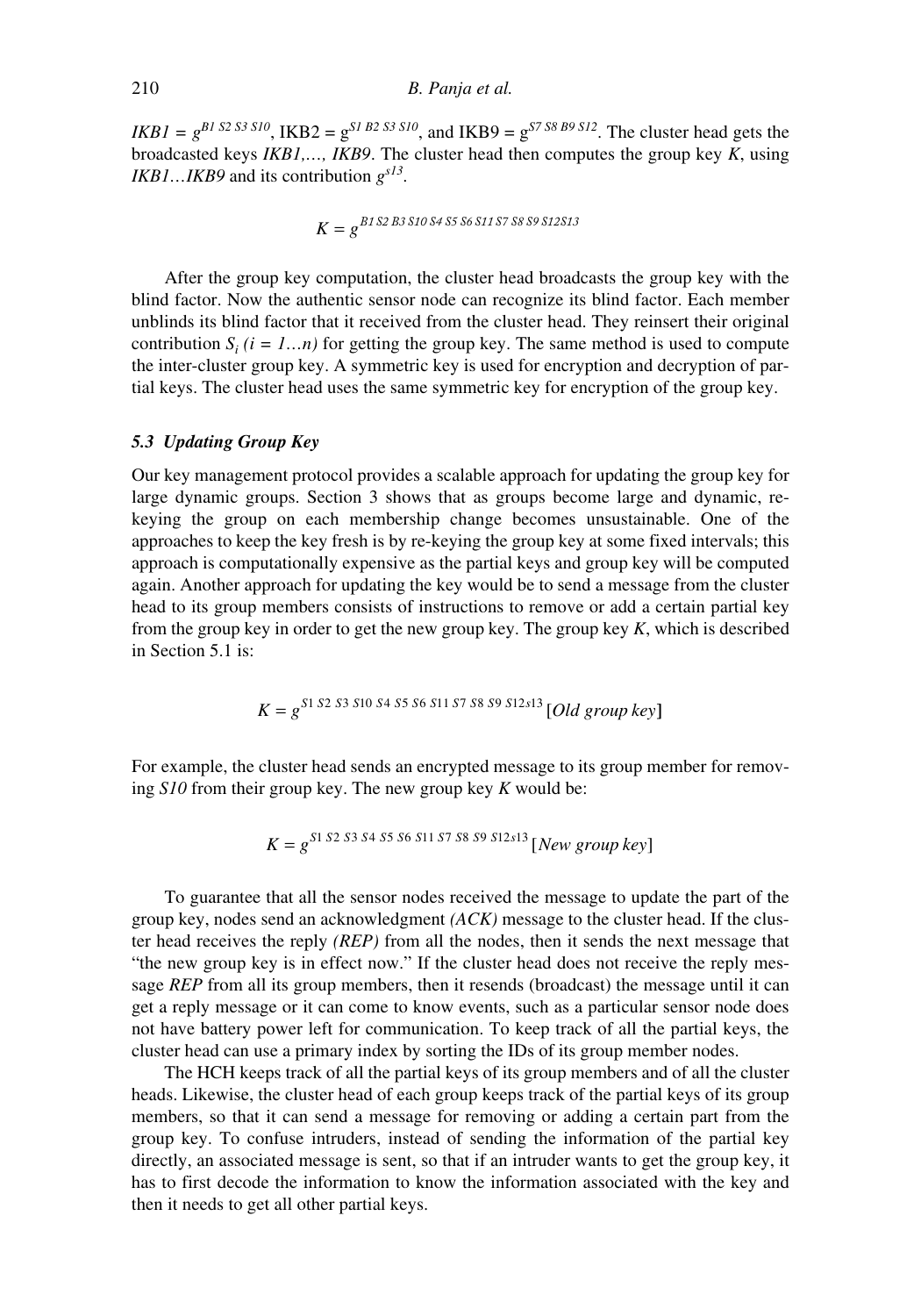#### *5.4 Authentication of Nodes*

When the partial keys  $(p_{ii})$  are computed, an intruder can listen to the messages. But it will not be able to compute its partial key, as it may not know the function, since the functions are not broadcasted. To change the function frequently, we compute a new function after a certain period of time. For computing the new function, we use the previous function to guarantee that the new function in every node is the same. This way it can protect the network from an attacker whose intension is to compute the partial keys and act as an authentic group member. To prevent an intruder node from modifying partial keys, a MAC is used along with the partial keys to guarantee that the partial keys are from authentic nodes. Message→ MAC + Message, where *MAC = Hash(Message, ID, location, key*). Initially, the symmetric key, and later the group key are used for computing and verifying the MAC.

## *5.5 Analysis: Energy and Security Level with Respect to Key Size*

This subsection explains the analysis of balancing the energy consumption verses security level by choosing the appropriate key sizes in the proposed protocol. See Table 1 for the notations used.

Let  $L_f \in L_{vt}$  and  $L_v = 1, 2, \dots \dots \text{ in } [L_v = 0 \text{ is the root}]$ . The parent key  $K_p$  is computed from the function  $f(K_{lf}, K_{lf+1})$  where  $f(k) = \alpha^k \text{ mod } p$ . The energy remaining in each sensor node is computed using their levels in the architecture. It is known that the energy consumption in a circuit is: Power  $P = V^2 f$ .

If the power (energy) consumption at each level is P then the total power in all groups is:

Total power = 
$$
\sum P \times L_v \times N_g
$$

Energy remaining = 
$$
P_{total} - \sum P \times L_v \times N_g
$$

The energy required at each level will compute the total energy needed in the computation of the group key, and is given by  $\int_1^n L_v = \sum P \times L_v \times L_n$ 

|          | Leaf level nodes in the hierarchy    | $P_{total}$             | Total energy in the network       |
|----------|--------------------------------------|-------------------------|-----------------------------------|
|          | Leaf level                           |                         | (joule)                           |
| $K_{lf}$ | Partial keys in the leaf nodes       | $P_{\textit{consumed}}$ | Consumed energy for group key     |
| $P_{k}$  | Pre-deployed key in the network,     |                         | computation                       |
|          | can be symmetric or asymmetric       | G                       | Group of sensors in the network   |
| $K_p$    | Parent key of the sub-tree           | $N_{\rm g}$             | Number of groups in the network   |
| $P_n$    | Parent nodes of each sub-tree        | S                       | Size of key                       |
| $L_{v}$  | Levels in the hierarchy as in Fig. 1 | $L_n$                   | Number of levels in each group    |
|          | Function with the partial keys of    | $C_n$                   | Number of partial keys considered |
|          | children as arguments                |                         | for the group key                 |
| E        | Energy consumption (joule)           |                         | Battery voltage (volt)            |
|          |                                      |                         | Capacitance (farad)               |
|          |                                      |                         | Frequency (Hz)                    |

## **TABLE 1** Notations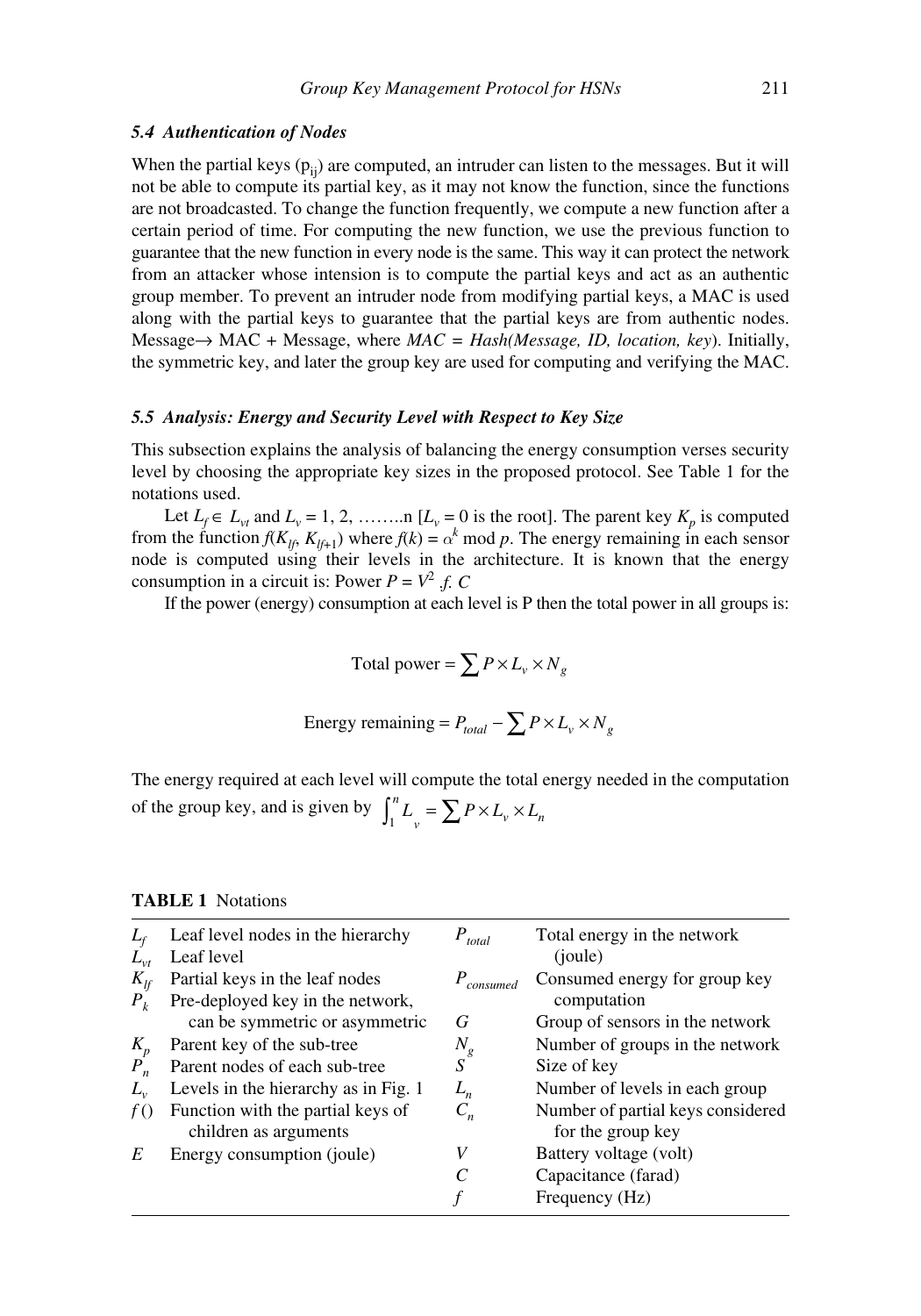By considering the partial keys at each node level and at their parent level energy consumption would be:

$$
\prod_{Lf}^{p_n} (L_v \le K_p \times L_n) \exists K_p \in k_{lf} + P_n
$$

If n partial keys are considered to form the group key then the energy consumption with respect to key size would be:  $P_{consumed} = (K_{lf} + K_p) \times C_n \times E$ 

The energy consumption for the group key must be less than the total available energy. Thus,  $(K_{lf} + K_p) \times C_n \times E \leq P_{total} \leq E \times N_g$ 

It is assumed that there exists more than one group in the network. If the partial key size varies from 20 to 100 bits then the energy consumption would be:

$$
E = \sum_{s=20 byte}^{100} (K_{lf} + K_p) \times C_n \times S
$$

The partial key sizes are based on the group key size, the number of partial keys considered for the group key, and the available energy. The energy consumption for computing the partial keys and the group key proportional to the security requirement in terms of key sizes, can be expressed as follows:

$$
\forall C_n \in G,
$$
  

$$
\exists K_n, K_{1'} | C_n \times (K_n + K_{1'}) \times E \approx Sec
$$

Where *Sec* is the time to the decrypt the key at a decryption rate of 1 bit per micro second. It is observed that, as the key size increases the security and energy consumption would increase, and it is not possible to have  $P_{consumed} \ge P_{total}$ .

If  $\frac{(L_f \times L_n \times E) \equiv (L_{vt} \times L_n \times E)}{E} \leq 1$ , then the cluster head can choose the partial keys *P*  $f \wedge L_n \wedge L_j = (L_{vt} \wedge L_n)$ *consumed*  $\times L_n \times E \cong (L_{vt} \times L_n \times$  $\leq 1$ 

from the leaf nodes. From the above, we can find the number of partial keys to be used for balancing the security level based on key size and the corresponding energy consumption. Table 2 gives 3 cases where the number of partial keys and their sizes are varied to observe the variation of energy consumption using the given formulas. These cases are used in the simulation. Based on the analytical model and later in section 6 it is confirmed by the simulation that 15 partial keys would be optimum for the group key in a group of 100 nodes. The group key size ranges from 300 to 450 bits.

To see how close the result of this analysis is with the simulation (Section 6), we take the following example. If 15 partial keys are used for the group key construction then theoretically the group key computation scheme should consume 0.15534 joule, as each

| Examples | No of partial<br>keys | Key size<br>(bits) | Energy<br>consumption    |
|----------|-----------------------|--------------------|--------------------------|
| Case-1   | n                     | $n \times 20$      | $\sum E \times n$        |
| $Case-2$ | $n + 10$              | $n \times 30$      | $\sum E \times (n + 10)$ |
| $Case-3$ | $n + 20$              | $n \times 40$      | $\sum E \times (n + 20)$ |

**TABLE 2** Balancing energy and the key size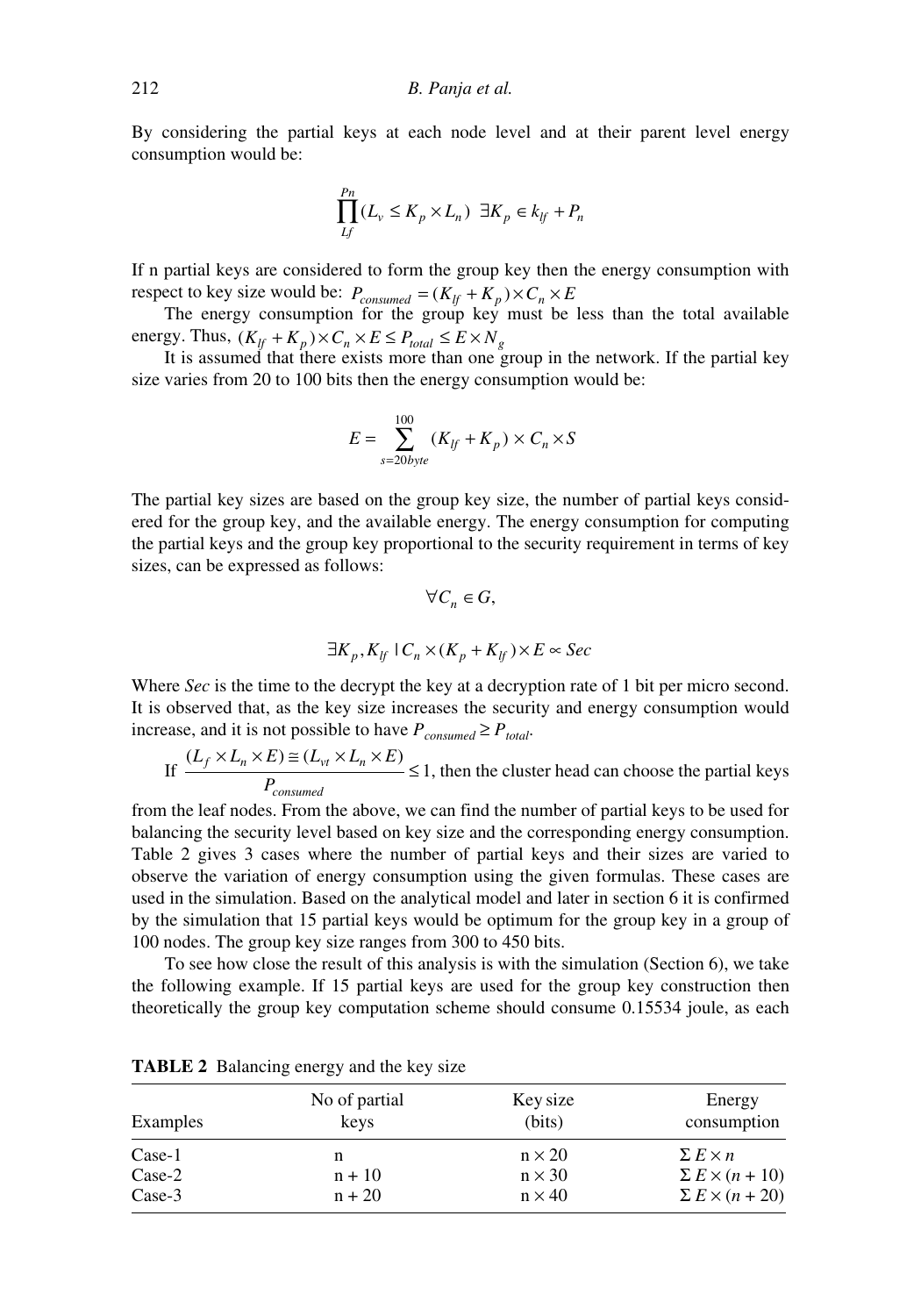| <b>Routing Protocols</b><br>Area | Tiny-AODV, Tiny-Diffusion<br>$2000 \times 2000$ meter |  |
|----------------------------------|-------------------------------------------------------|--|
|                                  |                                                       |  |
| Number of nodes per group        | 50                                                    |  |
| Channel                          | Single (wireless)                                     |  |
| Simulation time                  | $160 \text{ sec}$                                     |  |
| Transmitting power               | $0.175$ mW                                            |  |
| Receiving power                  | $0.175$ mW                                            |  |
| Idle                             | 0.0 W                                                 |  |
| Initial energy                   | 0.5 Joule                                             |  |
| Sensing power                    | 0.00000175 mW                                         |  |

**TABLE 3** *Parameters for simulation*

partial key computation takes 0.010356 joule. In the simulation results we observed that the total energy consumption is 0.245 joule. The reason it takes more energy because some energy is involved in the routing, network settling time, and in re-broadcast, which are ignored in the analytical analysis. (Table 3)

## **6. Performance Evaluations and Observations**

For performance analysis, we have implemented the group key management protocol in TinyOS[22] and NS-2. To create a sensor network environment in NS-2 [16], we plugged in sensor agent, energy model, and multi-channel model developed by the United States Navy [19]. The experiments are performed using two sensor routing protocols Tiny-AODV [22] and Tiny-Diffusion [23] by varying the number of nodes and partial key sizes.

We have developed an application-layer approach for generating and broadcasting the partial keys. The partial keys are generated using a random number generator. The sensor nodes use the UDP transport agent to broadcast the partial keys to the appropriate cluster head. The cluster head computes the group using the method as described in Section 5. It chooses a certain number of partial keys in order to compute the group key. It also stores the identification of the nodes along with the partial keys so that it can save memory by discarding the partial keys received earlier.

In order to measure how fast the partial keys are delivered to the cluster head, we did experiments using two sensor routing protocols: Tiny-AODV [22] and Tiny-Diffusion [23]. The sensor nodes, which do not fall in a 10 meter range, generate partial keys so that the cluster head can get the partial keys from different regions in its group. Then, they establish a route to the cluster head using the routing protocols and send the partial keys using that route. The reasons for restricting the number of sensor nodes and broadcasting the partial keys are to reduce communication overhead, and energy consumption. Figure 7 shows the time taken by the network to send the first 25 partial keys to the cluster head using the Tiny-AODV and Tiny-Diffusion routing protocols. The algorithm for generating and broadcasting partial keys and computing the group key was kept the same in both cases.

We observed that the Tiny-AODV takes approximately 54 seconds to deliver the first 25 partial keys to the cluster head; whereas Tiny-Diffusion takes almost 15 seconds. This experiment is performed to determine the effectiveness of routing protocols in terms of how fast the partial keys can reach the destination. After that, the group key is computed in the cluster head. Then it is broadcasted to all its group members. We found that both the routing protocols take a comparably small amount of time for broadcasting partial keys.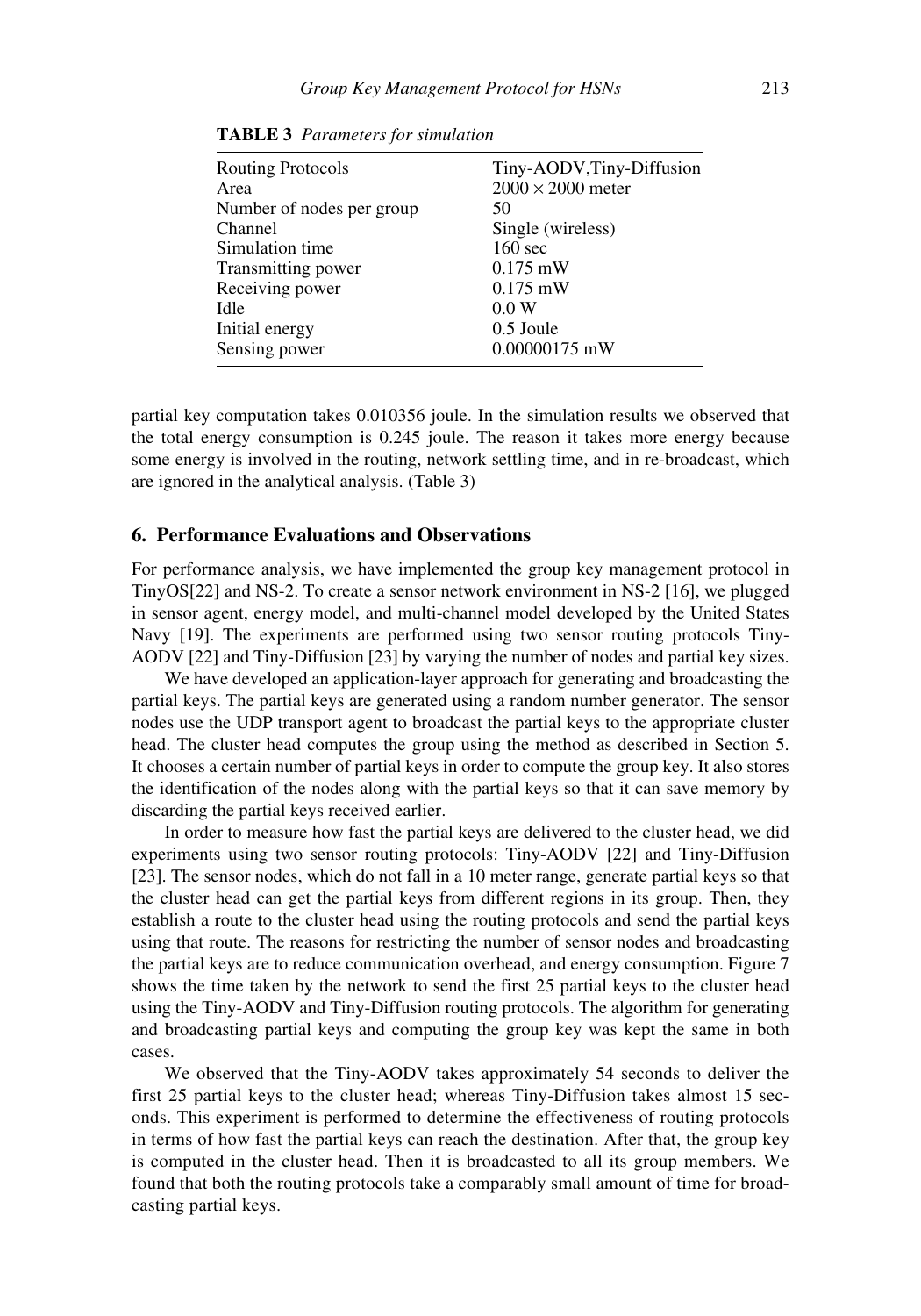

**FIGURE 7** Partial key delivery to the cluster head.

Figure 8 shows the time taken by the network to broadcast the group key generated based on the collection of partial keys using the Tiny-AODV and Tiny-Diffusion routing protocols. After obtaining the result from the experiments, it is observed that the group members with IDs 1 through 25 receive the group key in approximately 7.57 seconds if Tiny-AODV is used; whereas if we use Tiny-Diffusion then it takes approximately 11.82 seconds. The reason is that, Tiny-Diffusion uses a routing table for creating routes and therefore, it takes more time to deliver the initial packets compared to Tiny-AODV, because of its proactive features [17]. There is a very small time difference in broadcasting the group key using Tiny-AODV and Tiny-Diffusion. Thus, delivering the partial keys (as shown in Fig. 7) to the cluster head using Tiny-AODV takes more time than Tiny-Diffusion because of the partial key broadcast from every node, and then delivering it to the cluster head requires many-to-one communication. On the other hand as Tiny-Diffusion uses flooding, all the nodes in a group have the knowledge about all its group members. In Tiny-AODV the cluster head is unable to get all the partial keys in one route discovery as the routes are updated frequently. The Tiny-Diffusion



**FIGURE 8** Broadcasting group key.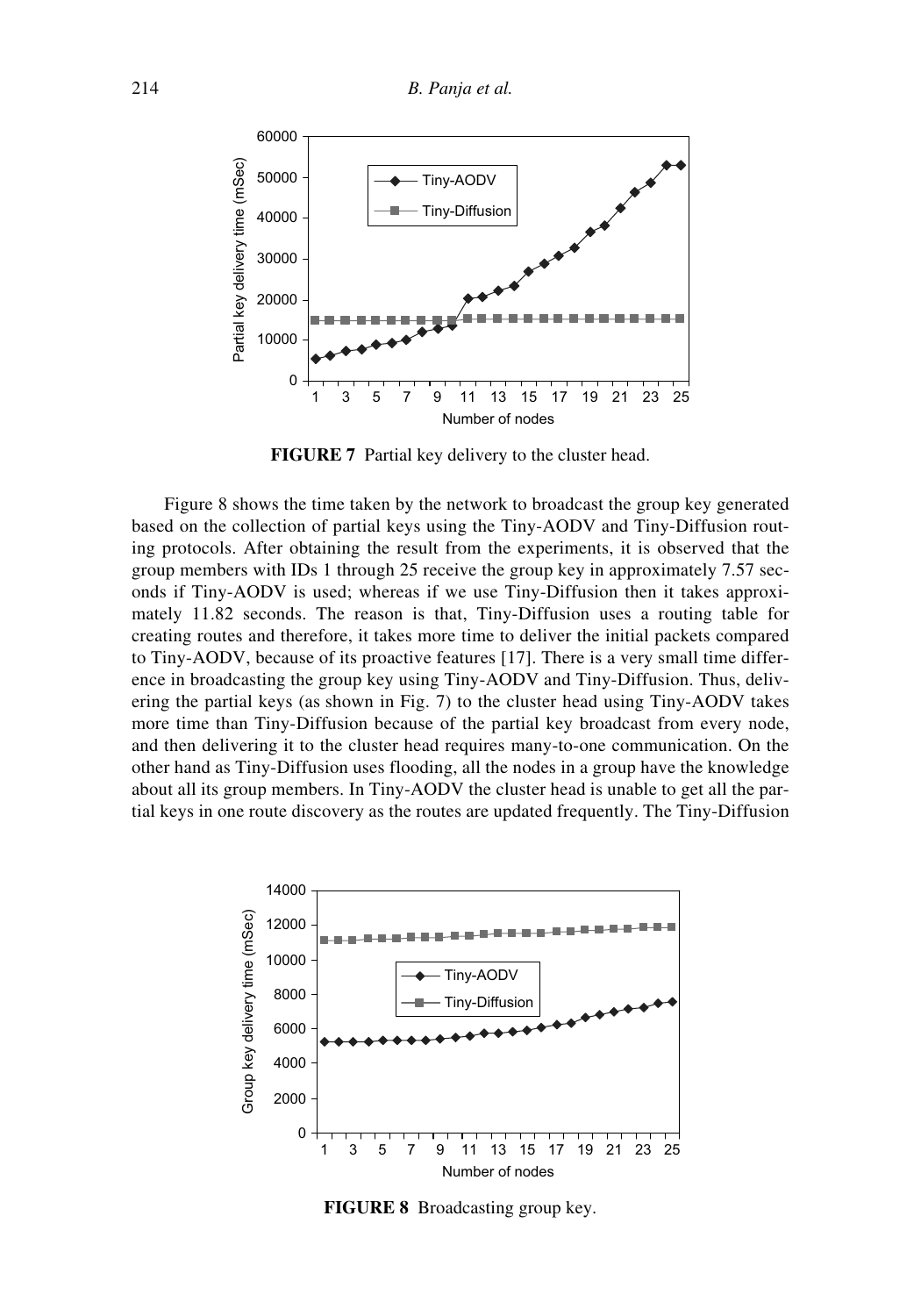takes more time for broadcasting the group key as it uses time to create a routing table and then only it can deliver the group keys. After observing both the scenarios, we selected Tiny-Diffusion for our key management protocol for delivering keys, as it has better overall performance.

In Fig. 9, we present the results for time for broadcasting partial keys of size 20 and 30 bits. The group key in the cluster head is computed using the first 15 partial keys. The group key size are 300 and 450 bits, respectively. We observed that the time taken to accumulate partial keys of size 300 and 450 bits remains almost same. Theoretically, the time required to decrypt 300 bits key size is  $2^{300}$  micro seconds, at a rate of 1 bit decrypt per micro second. Therefore, the forgery time for a group key size of 300 bits is quite high.

We performed another experiment to analyze the energy consumption in the proposed model. As a reminder, the power consumed by the sensor nodes for transmission and reception is set at 175 mW, for sensing 0.00000175 mW, and the initial energy of the general sensor nodes is kept at 0.5 joule. The cluster head consumes the same power for transmission and reception, but its initial energy is set to 2.5 joules. Figure 10 shows the



**FIGURE 9** Time taken for different key sizes.



**FIGURE 10** Energy consumption verses the number of partial keys.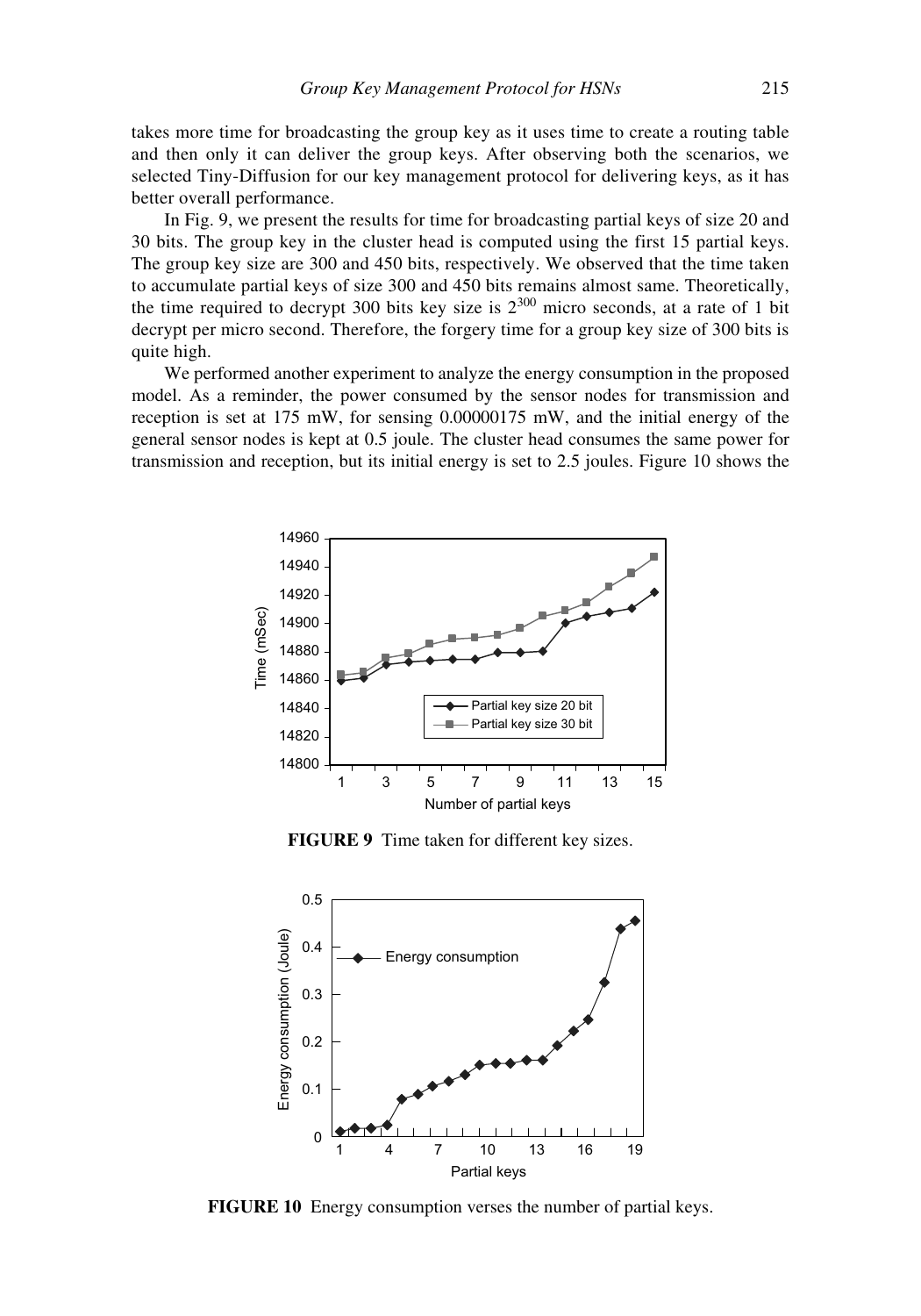energy consumption graph for generating 20 partial keys and delivering those to the cluster head. This also includes the energy consumption for communication before delivering the partial keys. From this experiment we observe that changing the number of senders has an impact on the energy consumption, and this experiment helps to decide the number of partial keys that should be chosen in order to balance the energy consumption and security. The optimum number of partial keys is 15, with respect to the current configuration. Although the total power consumption for generating partial keys, delivering, computing the group key, and broadcasting back which is not shown in the figure, it is approximately 0.245 joule.

One way to protect the network from intruders is by updating (re-keying) the group keys frequently so that an intruder cannot get enough time to forge a group key. In our model, we update the group key using the technique described in Section 5.3. As explained earlier, in order to save communication and computation cost, instead of re-computing the partial keys and group key, the cluster head sends a message to its group members for removing or adding certain partial keys from the group key to obtain the new group key. In Fig. 11, the time taken by the network to broadcast a message for re-keying the group key for 100 nodes is approximately 3.1 seconds. From this, we conclude that re-keying the group using this method is less time consuming than re-computing the group key.

In Fig. 12, the energy consumption by SPIN [9] and our group key management protocol are compared. Though SPIN is used for one-to-one node communication, here it is used for group communication. It is observed that SPIN takes more time for communicating within a group. We observed that the energy consumption of SPIN increases exponentially with the increase in the number of nodes in a group. Though initially the dynamic group key management protocol consumes energy exponentially, as the number of nodes increases it tends to consume comparatively less energy. The reason is that in this protocol the initial activities like dynamic partial key computation and then the group key computation are involved with significant amounts of communication and computation costs. Once the first group key is computed, then it only needs to broadcast or receive a message for refreshing the key, which is less power consuming.

From Fig. 13, it is observed that the pre-deployed keys take more time in searching the associated keys (as hundreds of keys are stored) for encryption/decryption, authentication, and communication in comparison to the dynamic key approach.



**FIGURE 11** Updating the group key.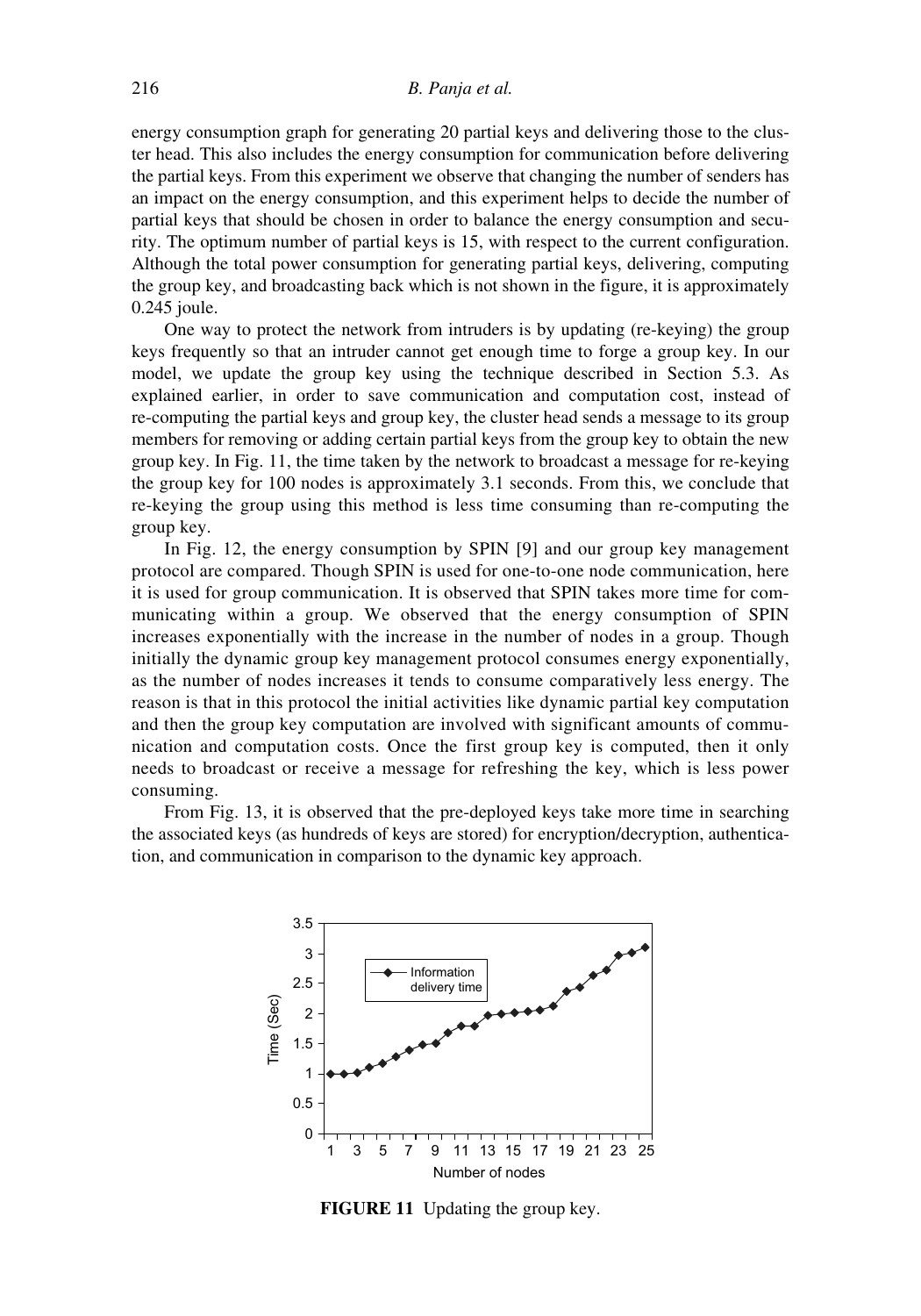

**FIGURE 12** Comparison of dynamic key management protocol with SPIN.



**FIGURE 13** Comparison of dynamic key management protocol with pre-deployed key management protocol.

#### **7. Hardware Implementation using MICA2 Motes**

For performing experiments in the sensor network consist of MICA motes, we create a self-configurable structure of the group hierarchy as shown in Fig. 2. Thus, each node has a flag indicating whether it is a cluster head; this flag influences the behavior of the node (i.e., which messages it responds to). Each node is also pre-programmed with a list of children: this list includes the ID of each child, its state, and its partial key (if known by the parent). Additionally, each group has its own broadcast address, that is, where TinyOS [10] normally recognizes one broadcast address, in our implementation there could be several. The upshot of this is that a node can broadcast a message to everyone in its group (including the cluster head), but a cluster head can also broadcast messages to its neighboring cluster heads.

When the head cluster head  $(ID = 0)$  goes online, it periodically begins broadcasting an initialization message to all nodes in the hierarchy. Any node, upon receiving this message, will send its partial key to its parent if it has computed its partial key; otherwise, it will do nothing. Each leaf node automatically has a partial key, generated randomly. The system is structured such that each node will continue sending its partial key to its parent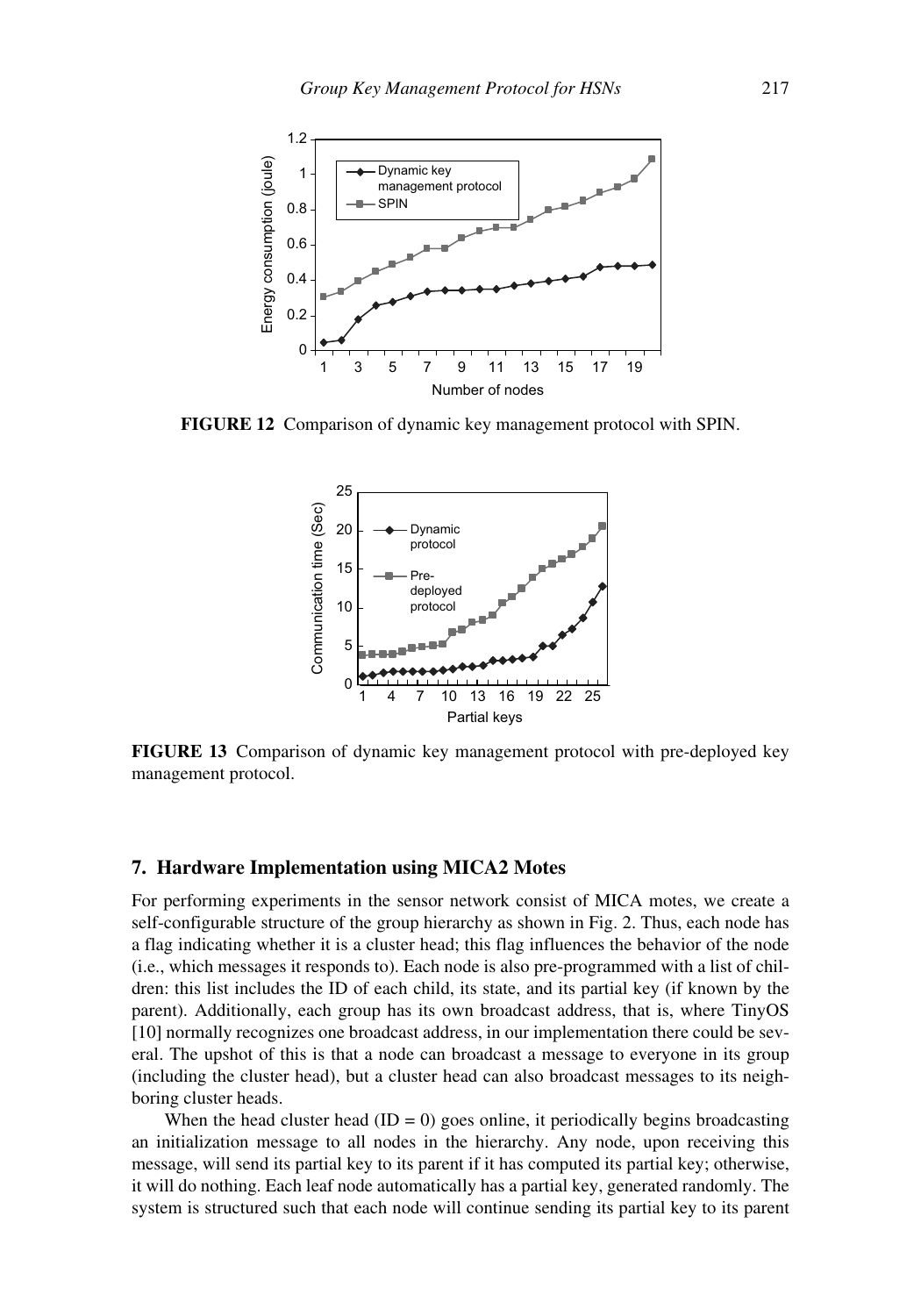until the head cluster head computes its partial key; thus, it is assured that every node will be able to compute its partial key eventually, with partial keys propagating from the leaf nodes up to the cluster heads, regardless of how many packets are lost.

As described earlier, each node records the partial keys of its children. Upon receiving a "partial key" message, the node determines which child it belongs to, and stores it in that slot. When it has received enough partial keys, it computes its own partial key, and prepares to send it upon receiving the initialization message. If the node is a cluster head, it then has enough information to compute the group key, which it does. At this point, it begins broadcasting the group key to its subordinate nodes. It continues broadcasting the group key as long as it receives messages from nodes that do not have the group key; if no such messages are received for some length of time (say, 10 seconds), it assumes that everyone has the group key, and switches to it. The reason for this method is that, in this implementation, the cluster head can only hold two keys: the regular group key, and the cluster-head group key. It cannot therefore switch to the new key until all of its descendents have received it. Further implementations may be based on new modifications to TinySec [8,10] wherein a node can communicate using an arbitrary number of keys. The current implementation simply modifies TinySec so that it switches between two keys (if the node is a cluster head) depending on whether the message is intended for the regular group or for the cluster-head group.

In order to compare memory usage for computing the group key we performed the following experiment. We used the shortest path routing algorithm to deliver the partial keys to the cluster head. Figure 14 shows the comparison of memory for the partial key sizes of 20 bits and 30 bits. The group key sizes for 5 nodes were 100 bits and 15 bits. The difference is a result of the fact that the node must store:

- 1. the partial keys of its children,
- 2. its own partial keys, and
- 3. the partial keys to be used in constructing the group key, all of which depend on the partial-key size.

In order to measure how fast the partial keys are delivered to the cluster head, we did experiment using the shortest path routing protocol. The sensor nodes, which do not fall in a 10 meter range, generate partial keys so that the cluster head can get the partial keys from different regions in its group. Then, they establish a route to the cluster head using



#### **Memory used for data structures**

**FIGURE 14** Memory usage for partial keys.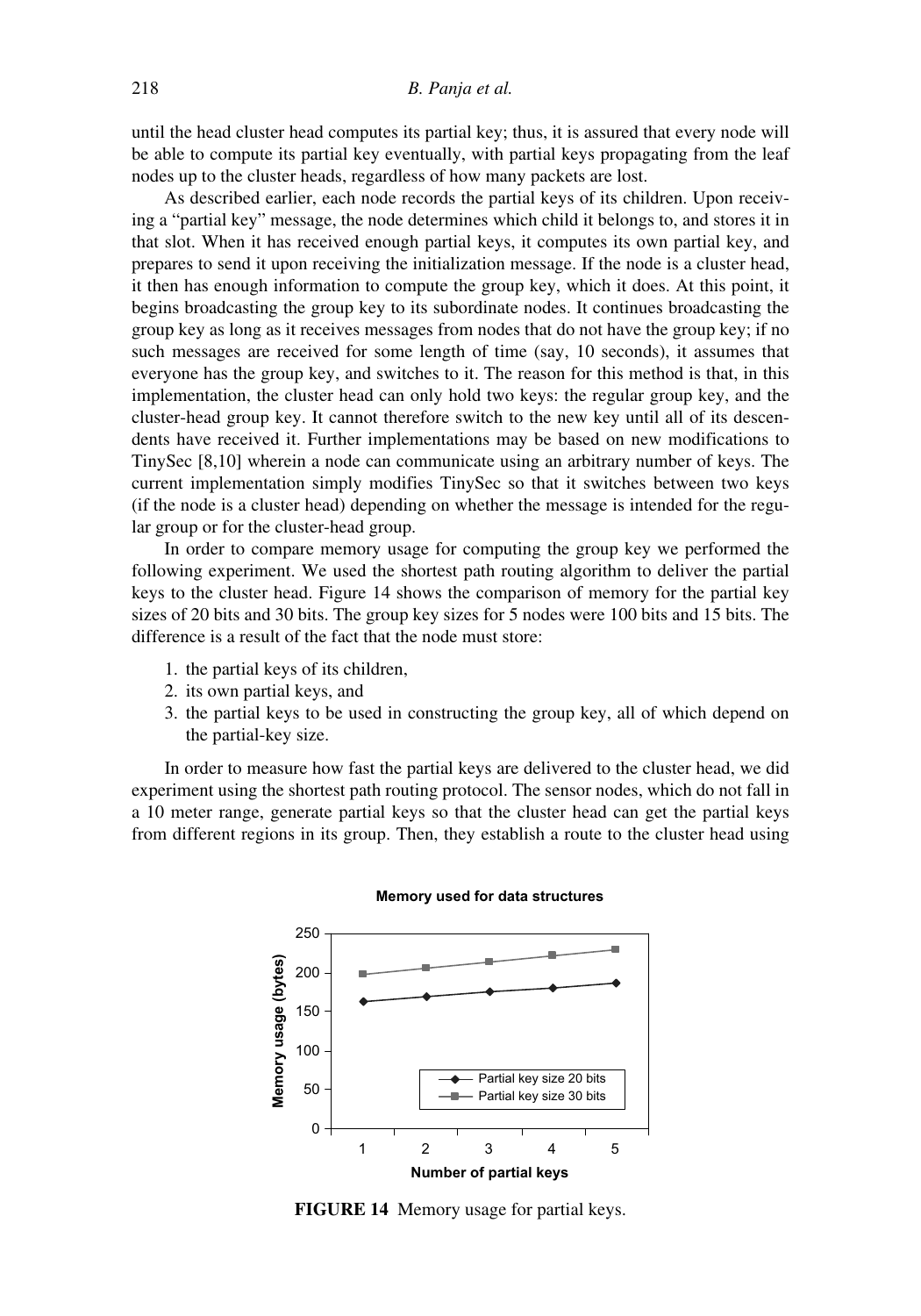the routing protocols and send the partial keys. The reasons for restricting the number of sensor nodes and broadcasting the partial keys are to reduce communication overhead, and energy consumption. Figure 15 shows the time taken by the network to send the first 30 partial keys to the cluster. The algorithm for generating and broadcasting partial keys and computing the group key was kept same in both cases.

Figure 16 shows the time taken by the network to broadcast the group key generated based on the collection of partial keys. After obtaining the result from the experiments, it is observed that the group members whose IDs are 1 through 30 receive the group key in approximately 4.21seconds. The time, as seen by some cluster head, is measured which has elapsed between the point of having its partial key, and the point at which all nodes in the group are reported to have the group key, versus the number of nodes in the group. Note that this includes the time taken to compute the group key, as well as the time taken to ensure that all nodes have the group key and, if not, to resend it.

In Fig.  $17(a,b)$ , we present the results for time consumption for broadcasting partial keys of size 20 and 30 bits. The group key size would be 100 and 150 bits, respectively. We observed that the time taken to accumulate partial keys of size 100 and 150 bits



**FIGURE 15** Partial key delivery time.



**FIGURE 16** Group key delivery time.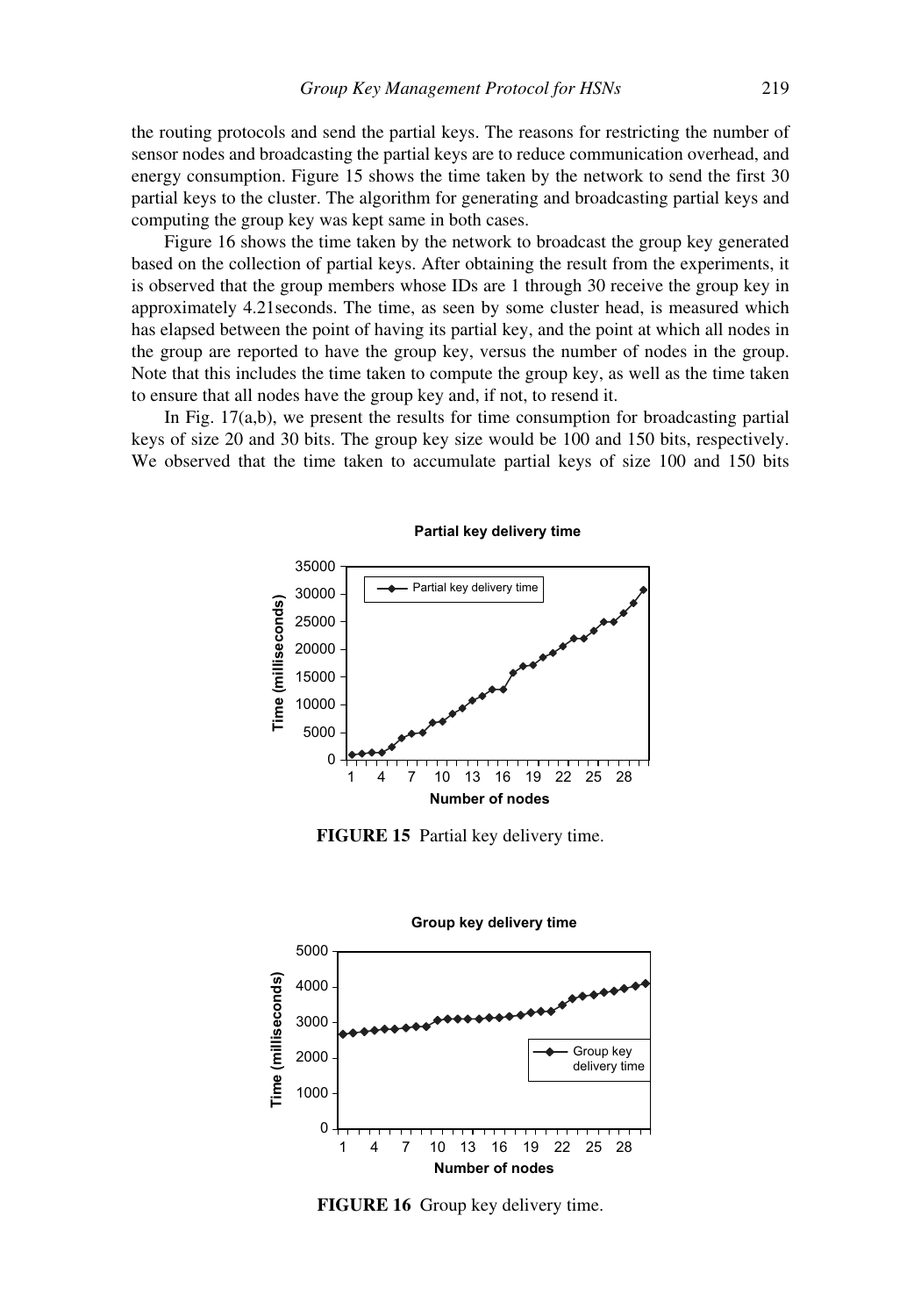

#### **Partial key delivery time**

**FIGURE 17** (a) Partial key delivery time by changing the size.





**FIGURE 17** (b) Energy consumption.

remains almost same. Theoretically, the time required to decrypt 300 bits key size is  $2^{300}$ micro seconds, at a rate of 1 bit decrypt per micro second. Therefore, the forgery time for the size of 300 bits group key is quite high.

We performed another experiment to analyze the energy consumption in the proposed model. As a reminder, the power consumed by the sensor nodes for transmission and reception is set at 175 mW, for sensing 0.00000175 mW, and the initial energy of the general sensor nodes is 0.5 joule. The cluster head consumes the same power for transmission and reception, but its initial energy is set to 2.5 joules. Figure 18 shows the energy consumption graph for generating 30 partial keys and delivering those to the cluster head. This also includes the energy consumption for communication before delivering the partial keys. From this experiment, we observe that changing the number of senders has an impact on the energy consumption, and this experiment helps to decide the number of partial keys that should be chosen in order to balance the energy consumption and key size for security.

## **8. Conclusions and Future Work**

In this paper, we have described a group key management protocol where the partial keys are computed dynamically instead of using pre-deployed keys. A group key is generated based on the partial keys of the group members. The dynamic partial keys have some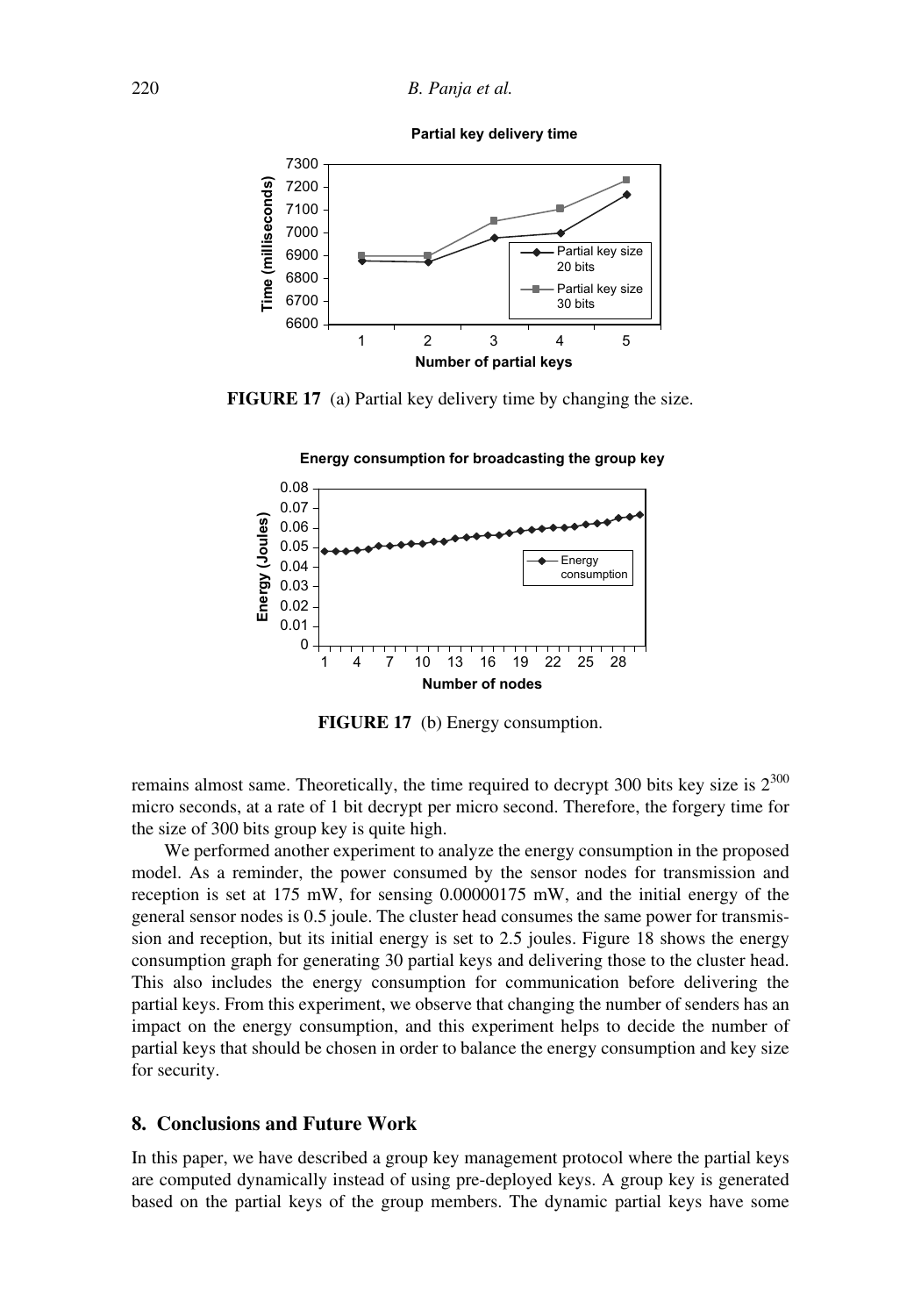

**Energy consumption for collecting the partial keys**

**FIGURE 18** Energy consumption.

advantages over pre-deployed keys, as many pre-deployed keys need to be stored to provide secure communication, which is not feasible in sensor nodes because of the limited memory. It is easy to re-compute the partial keys as each node uses a function with the partial keys of its children as arguments to compute its partial key. Using a detailed simulation study it is shown that the proposed protocol is able to compute the partial keys and the group key within a very small time period. From experiments, we observed that the energy consumption for generating the partial keys and the group key is very small compared to the total available energy. In another experiment for comparison with SPIN [9] regarding energy consumption showed that the energy consumption of SPIN increases exponentially as the number of group nodes increase, but our proposed protocol consumes a very small amount of energy after the first group key computation. We have implemented this protocol using Mica2 sensor motes and presented the results. We observed that obtained results are very close to the simulation results.

One natural direction for future research is to model a top-down key management technique and compare it with the proposed bottom-up approach. A possible approach can be loading the sensor nodes with a pre-deployed {private, public} key pair, and instead of keeping the private key in the sensor nodes, split the key (as partial keys) using a function and distribute those among the sensor nodes in the hierarchy rooted at that node (so that an attacker will not be able to get the private key only by attacking that node). In this model, when a sensor wants to decode some data which is encrypted by other sensor nodes, it must accumulate the partial-keys to formulate its private key. The partial keys can be lost because of sensor node failures. A fault-tolerant key recovery technique is needed by which private keys can be recomputed using only some of the partial keys.

## **Acknowledgement**

This research is partially supported by NSF grant EIA-0323630.

## **About the Authors**

Sanjay Kumar Madria received his Ph.D. in Computer Science from the Indian Institute of Technology, Delhi, India in 1995. He is an Associate Professor, Department of Computer Science, at the University of Missouri-Rolla, USA. Earlier he was Visiting Assistant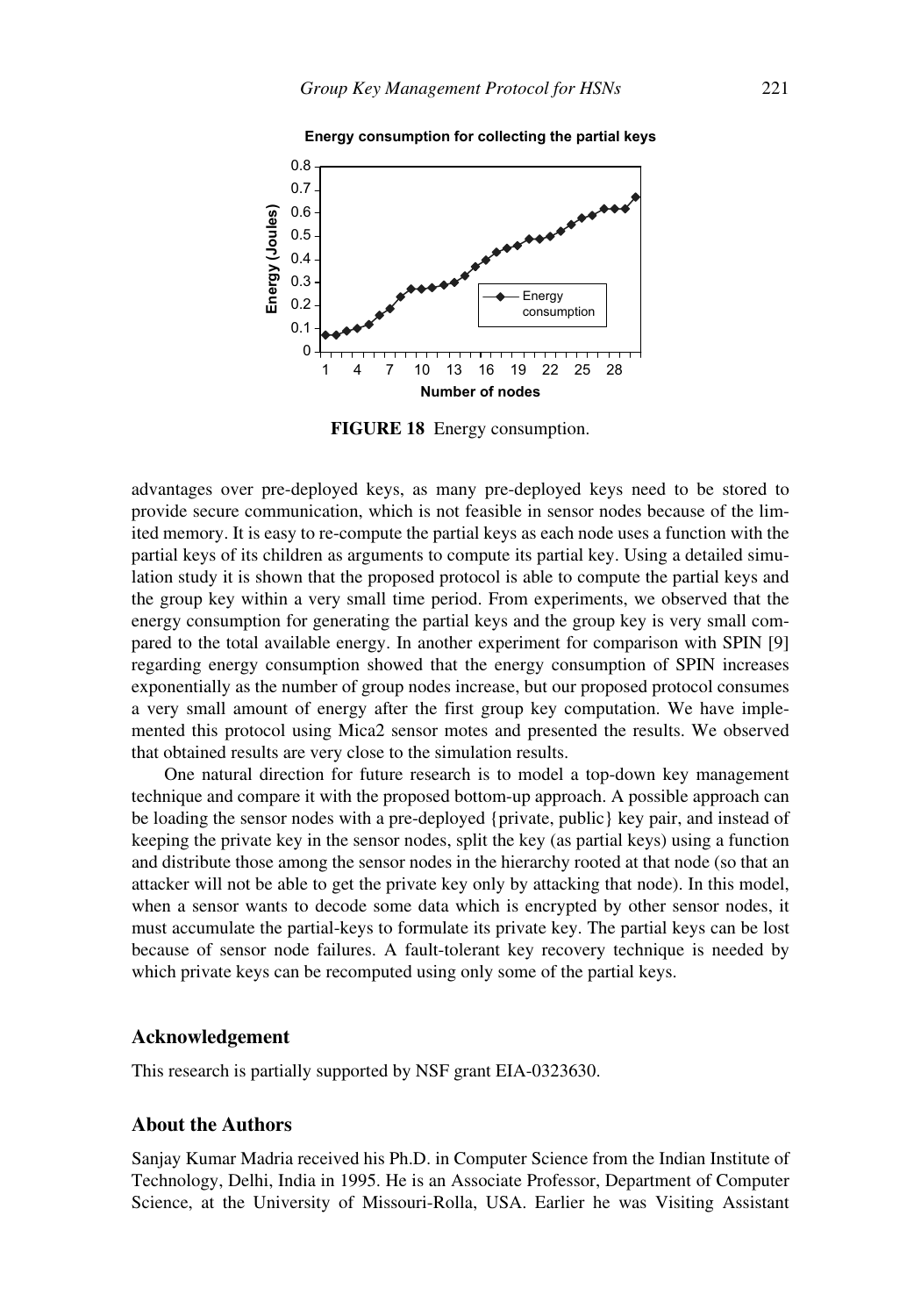Professor in the Department of Computer Science, Purdue University, West Lafayette, USA. He has published more than 100 journal and conference papers in the areas of mobile and sensor computing and Mobile P2P among others. He was PC Chair of Secure and Reliable Mobile workshop held in New Orleans, Oct. 2001. Dr. Madria has given tutorials on mobile computing in many international conferences. He received the JSPS (Japanese Society for Promotion of Science) invitational fellowship in 2006. His research is supported by grants from NSF, DOE, UM research board, and a grant from industry. He is an IEEE Senior Member.

Biswait Panja completed his Ph.D. in 2006 from the University of Missouri-Rolla in the area of Security in Sensor Networks. Currently he is working as an Assistant Professor of Computer Science at Morehead State University. His research interests are in secure sensor networks. While pursing his PhD at the University of Missouri-Rolla he received Outstanding Graduate Teaching Assistant, Outstanding Graduate Research Showcase, and Outstanding Computer Science Graduate student awards.

Bharat Bhargava is a professor in the Department of Computer Science with a courtesy appointment in the School of Electrical & Computer Engineering at Purdue University. Professor Bhargava is conducting research in security and privacy issues in distributed systems. This involves host authentication and key management, secure routing, and dealing with malicious hosts, adaptability to attacks, and experimental studies. In the 1988 IEEE Data Engineering Conference, he and John Riedl received the best paper award for their work on "A Model for Adaptable Systems for Transaction Processing." Bhargava is a Fellow of the Institute of Electrical and Electronics Engineers and of the Institute of Electronics and Telecommunication Engineers. He has been awarded the charter Gold Core Member distinction by the IEEE Computer Society for his distinguished service. He has several NSF funded projects. In addition, DARPA, IBM, Motorola, and CISCO are providing contracts and gift funds.

## **References**

- 1. David W. Carman, Peter S. Kruus, and Brian J. Matt. Constraints and approaches for distributed sensor network security. *NAI Labs Technical Report #00–010*, September 2000.
- 2. H. Chan, A. Perrig, and D. Song. Random key predistribution schemes for sensor networks, in *IEEE Symposium on Security and Privacy*, Berkeley, California, May 11–14, 2003.
- 3. Wenliang Du, Jing Deng, Yunghsiang S. Han, Shigang Chen and Pramod Varshney. A Key Management Scheme for Wireless Sensor Networks Using Deployment Knowledge. *To appear in IEEE INFOCOM*, 2004.
- 4. L. Eschenauer and V. D. Gligor. A key-management scheme for distributed sensor networks, in *Proceedings of the Ninth ACM Conference on Computer and Communications Security*, Washington, DC, USA, 2002.
- 5. Y. Amir, G. Ateniese, D. Hasse, Y. Kim, C. Nita-Rotaru, T. Schlossnagle, J. Schultz, J. Stanton, and G. T. Sudik. Secure group communication in asynchronous networks with failures: Integration and experiments. *ICDCS 2000*, Apr. 2000.
- 6. C. Intanagonwiwat, R. Govindan, and D. Estrin. Directed diffusion: A scalable and robust communication paradigm for sensor networks. *In Proceedings of the Sixth Annual International Conference on Mobile Computing and Networking, pp. 56–67*, Boston, MA, Aug. 2000. ACM Press.
- 7. Wenliang Du, Jing Deng, Yunghsiang S. Han, and Pramod Varshney. A Pairwise Key Predistribution Scheme for Wireless Sensor Networks. In *Proceedings of the Tenth ACM Conference on Computer and Communications Security (CCS)*, Washington DC, October 27–31, 2003.
- 8. Lakshminarayanan Subramanian, Randy H. Katz. An Architecture for Building Self-Configurable Systems, *IEEE MobiHoc*, 2000.